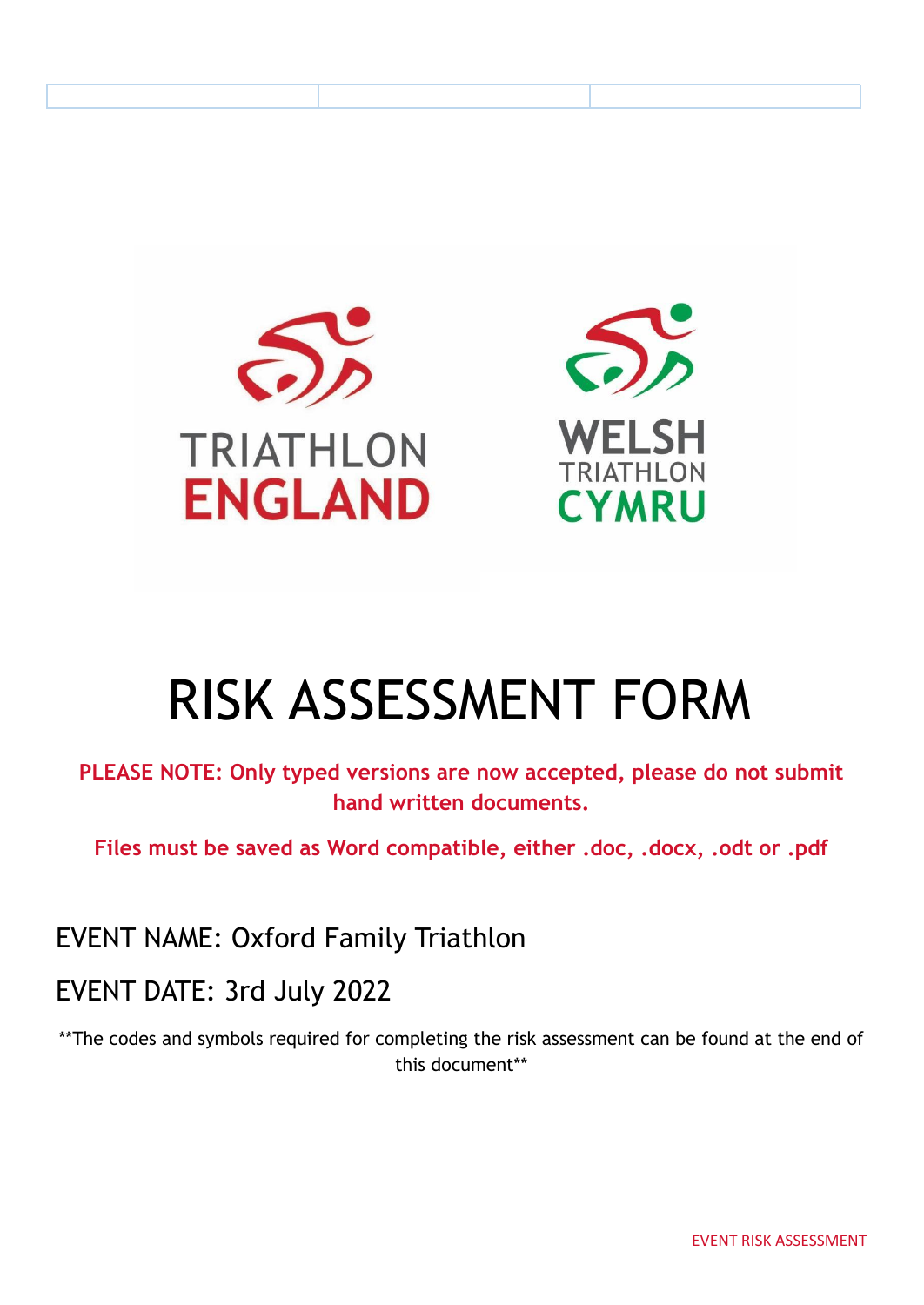| Risk assessment conducted by:                                                          | Yan Wong (YW) / Tamar Shirley (TS) / Karen Wilson (KW)                 |                                                               |  |                |                      |                                                      |               |           |               |                |                                                                                                                                                                                                                                                                     |            |
|----------------------------------------------------------------------------------------|------------------------------------------------------------------------|---------------------------------------------------------------|--|----------------|----------------------|------------------------------------------------------|---------------|-----------|---------------|----------------|---------------------------------------------------------------------------------------------------------------------------------------------------------------------------------------------------------------------------------------------------------------------|------------|
| Date of original risk assessment:                                                      |                                                                        | May 2018                                                      |  |                | Date of last review: |                                                      |               | May 2022  |               |                |                                                                                                                                                                                                                                                                     |            |
| Name of Organising<br>Club/Organisation                                                |                                                                        | Grandpont Nursery School Association - charity number 1099661 |  |                |                      |                                                      |               |           |               |                |                                                                                                                                                                                                                                                                     |            |
| Event Website                                                                          | http://triathlon.sofr.org.uk                                           |                                                               |  |                |                      |                                                      |               |           |               |                |                                                                                                                                                                                                                                                                     |            |
| <b>Event Venue</b>                                                                     | Hinksey pool, Dean's Ham & Nature Park                                 |                                                               |  |                |                      |                                                      |               | Post Code |               | <b>OX1 4QH</b> |                                                                                                                                                                                                                                                                     |            |
| <b>Start Area Location</b>                                                             | Hinksey Pool, OX1 4RP                                                  |                                                               |  |                |                      | <b>Finish Area Location</b>                          |               |           | SOAP, OX1 4PA |                |                                                                                                                                                                                                                                                                     |            |
| <b>Timings</b>                                                                         | <b>Start</b>                                                           | $9:30$ am                                                     |  |                |                      | Finish                                               |               |           | 12.30pm       |                |                                                                                                                                                                                                                                                                     |            |
| Event Type                                                                             | Triathlon                                                              | $\sqrt{ }$                                                    |  | Duathlon       |                      |                                                      | Aquathlon     |           |               |                | Aquabike                                                                                                                                                                                                                                                            |            |
| Swim Type (if applicable)                                                              | OW - Lake                                                              |                                                               |  | OW - Sea       |                      |                                                      | OW - Other    |           |               |                | Pool                                                                                                                                                                                                                                                                | $\sqrt{ }$ |
| Swim Distance(s)                                                                       | 200m                                                                   |                                                               |  |                |                      |                                                      |               |           |               |                |                                                                                                                                                                                                                                                                     |            |
| Cycle Distance(s)                                                                      | 6000m                                                                  |                                                               |  |                |                      |                                                      |               |           |               |                |                                                                                                                                                                                                                                                                     |            |
| Run Distance(s)                                                                        | <b>Run 1:</b>                                                          | 1800m                                                         |  |                |                      |                                                      | <b>Run 2:</b> |           |               |                |                                                                                                                                                                                                                                                                     |            |
| Detail distances of ALL other<br>events taking place including<br>children's           | points (https://drive.google.com/open?id=1YhxOSiTx9YiaFNbVrJKfDCScNE0) |                                                               |  |                |                      |                                                      |               |           |               |                | The course is participative rather than competitive (i.e. no timing of participants,<br>no "racing"). Additionally, all distances can be accomplished in "relay style", with<br>children taking only part of the distance. Please see course map with marked hazard |            |
| Organiser's Name & Address<br>(permit will be sent here<br>unless otherwise specified) | Post Code                                                              |                                                               |  | <b>OX1 4QH</b> |                      |                                                      |               |           |               |                | Yan Wong, Grandpont Nursery School Association. 47, Whitehouse Road, Oxford,                                                                                                                                                                                        |            |
| <b>Organiser Email Address</b>                                                         | contact@sofr.org.uk                                                    |                                                               |  |                |                      |                                                      |               |           |               |                |                                                                                                                                                                                                                                                                     |            |
| Home Telephone Number                                                                  | 01865 726111                                                           |                                                               |  |                |                      | Mobile Telephone Number                              |               |           |               | 07701031888    |                                                                                                                                                                                                                                                                     |            |
| Safety Officer                                                                         | Karen Wilson (KW)                                                      |                                                               |  |                |                      |                                                      |               |           |               |                |                                                                                                                                                                                                                                                                     |            |
| <b>Safety Officer Email Address</b>                                                    | coordinator@sofr.org.uk                                                |                                                               |  |                |                      |                                                      |               |           |               |                |                                                                                                                                                                                                                                                                     |            |
| Name of Local Authority and<br>date of notification:                                   | Oxford City Council (Event<br>submission 17/5/22)                      |                                                               |  |                |                      | Date approval received? If<br>not required enter n/a |               |           |               |                |                                                                                                                                                                                                                                                                     |            |

| date of notification:     | submission 17/5/22)              | not required enter n/a     |  |
|---------------------------|----------------------------------|----------------------------|--|
| Name of Police Authority  | Thames Valley Police (submission | Date approval received? If |  |
| and date of notification: | with Oxford City events)         | not required enter n/a     |  |

| British Triathlon Chief Technical Official<br>(if none appointed leave blank) | Liaising with events@britishtriathlon.org but note that this event cannot<br>be officially registered under British Triathlon guidance owing to the young<br>age (<8yrs) of the participants |                     |                                    |  |  |  |
|-------------------------------------------------------------------------------|----------------------------------------------------------------------------------------------------------------------------------------------------------------------------------------------|---------------------|------------------------------------|--|--|--|
| Estimated number of participants                                              | 250                                                                                                                                                                                          | Estimated wave size | Max 30 (participants<br>staggered) |  |  |  |

#### **Declaration:**

I confirm that I have followed the British Triathlon Guide to Medical Cover at Permitted Events and that the level of medical cover present at the event will meet the recommended levels as a minimum. All marshals will be appropriately trained and briefed before undertaking their duties. The information I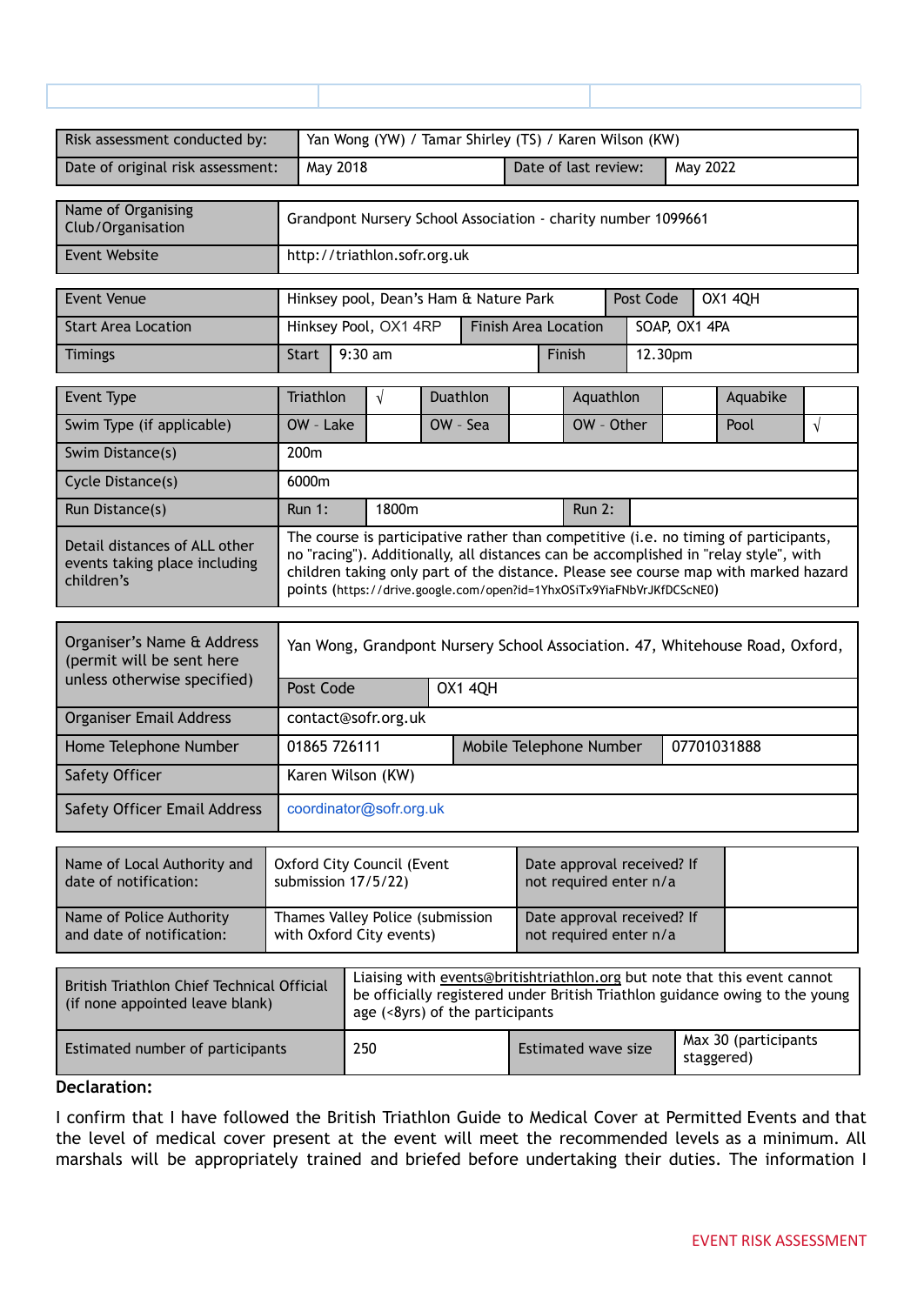have provided in this risk assessment is in good faith and the event will be run in accordance with British Triathlon Competition Rules.

| .<br>. |
|--------|
|--------|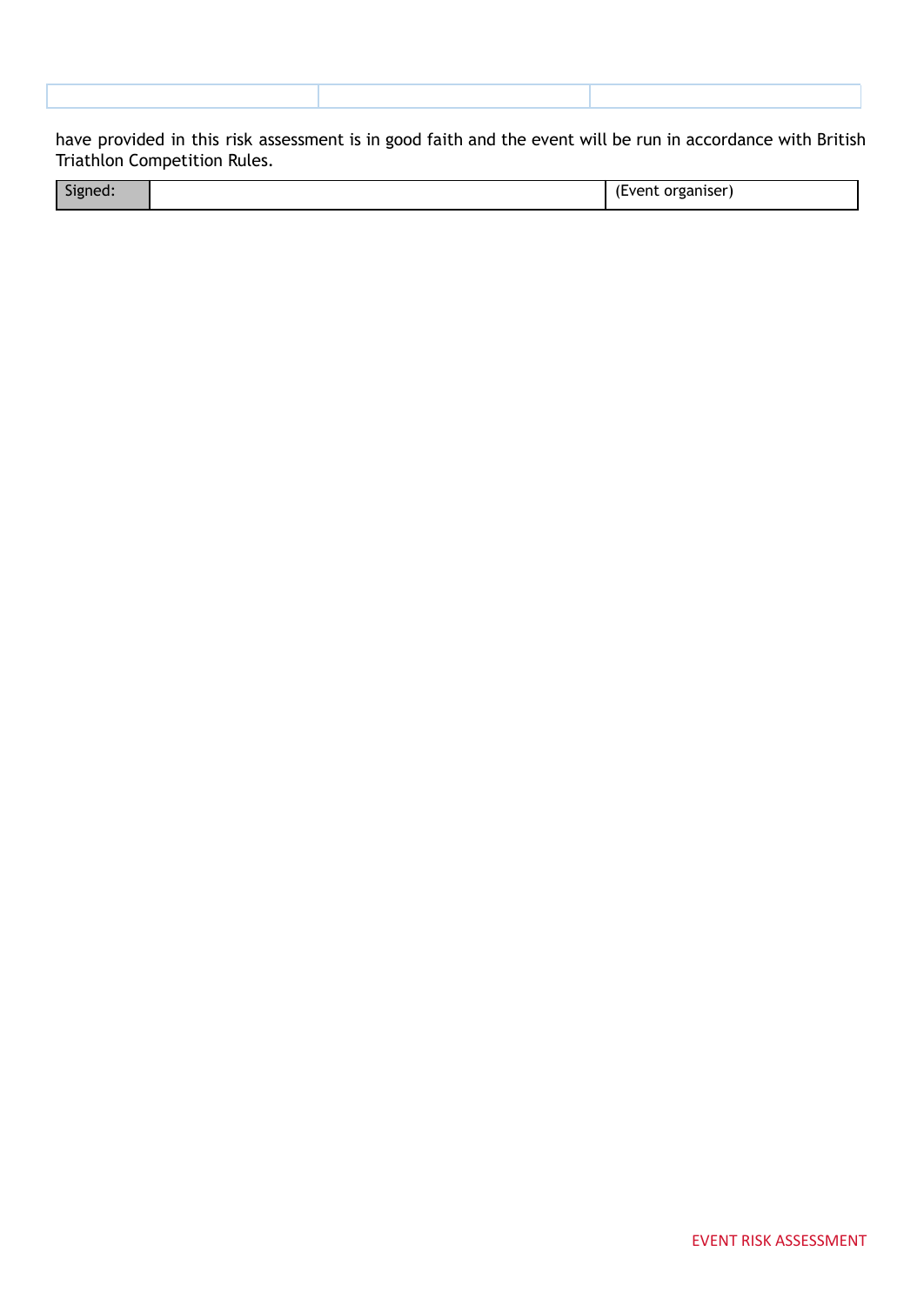## **RISK ASSESSMENT – SWIM STAGE POOL**

The main things to take into consideration for pool swims include:

- entering the water (e.g. no dive starts)
- exiting the water
- controlling the number of swimmers per lane
- mixed ability swimmers in a lane
- swimmer etiquette
- turns
- exiting the pool hall and the route to the transition area

| Start time:   | $9:00$ am |                     |     |
|---------------|-----------|---------------------|-----|
| Max number of | 300       | Disability Entries: | ~10 |
| entries:      |           |                     |     |

#### **SAFETY REQUIREMENTS:**

| Detail emergency procedure in                                            | See separate Event Plan document: Method - general incidents /                                                                                         |          |  |  |  |
|--------------------------------------------------------------------------|--------------------------------------------------------------------------------------------------------------------------------------------------------|----------|--|--|--|
| place:                                                                   | major emergencies                                                                                                                                      |          |  |  |  |
| Name of notified hospital:                                               | Nearest A&E - John Radcliffe Hospital (OX3 9DU). Ambulance Service<br>to notify = South Central Ambulance Service (through Oxford City<br>events team) |          |  |  |  |
| Detail medical cover present:                                            | Paramedic + Paediatric First Aider + Hinksey Pool Lifeguards                                                                                           |          |  |  |  |
| Pool risk assessment checked for compliance by: (name)                   |                                                                                                                                                        | Yan Wong |  |  |  |
| Adequate lifeguard cover is planned $\alpha$ check on the day by: (name) | Yan Wong                                                                                                                                               |          |  |  |  |
| Competitors are made aware that no diving is permitted: (name)           | Yan Wong                                                                                                                                               |          |  |  |  |
| Lanes swim clockwise/anticlockwise alternately: (name)                   |                                                                                                                                                        | Yan Wong |  |  |  |

| <b>Hazard</b><br><b>Description</b>    | <b>Risk Level</b><br>(H/M/L) | Person at risk<br>$(A - H)$ | Action to be implemented<br>to reduce risk to low                                                                                                             | By<br>Whom                                                                            |
|----------------------------------------|------------------------------|-----------------------------|---------------------------------------------------------------------------------------------------------------------------------------------------------------|---------------------------------------------------------------------------------------|
| Entering the water                     | M                            | A                           | 2 lanes plus one extra wide<br>"family lane" for children who<br>wish to swim with their<br>parents. Participants set off at<br>10 second intervals.          | YW/<br>Pool marshals                                                                  |
| Drowning                               | H                            | А                           | Lifeguards on duty. Participants<br>who cannot swim a length<br>without aids cannot include<br>swim stage (see RA-children)                                   | YW to ensure<br>lifeguards<br>present.<br>Pool marshals to<br>ensure<br>participation |
| Slipping on exiting<br>$($ f entering) |                              | <b>ABC</b>                  | Check non-slip grip on surfaces                                                                                                                               | YW to check                                                                           |
| Collision between<br>swimmers          | M                            | A                           | Separate "normal" & "family"<br>lanes, lane directions present.<br>Ensure no more than 16<br>swimmers in a lane at any one<br>time, for lifeguarding reasons. | YW to check                                                                           |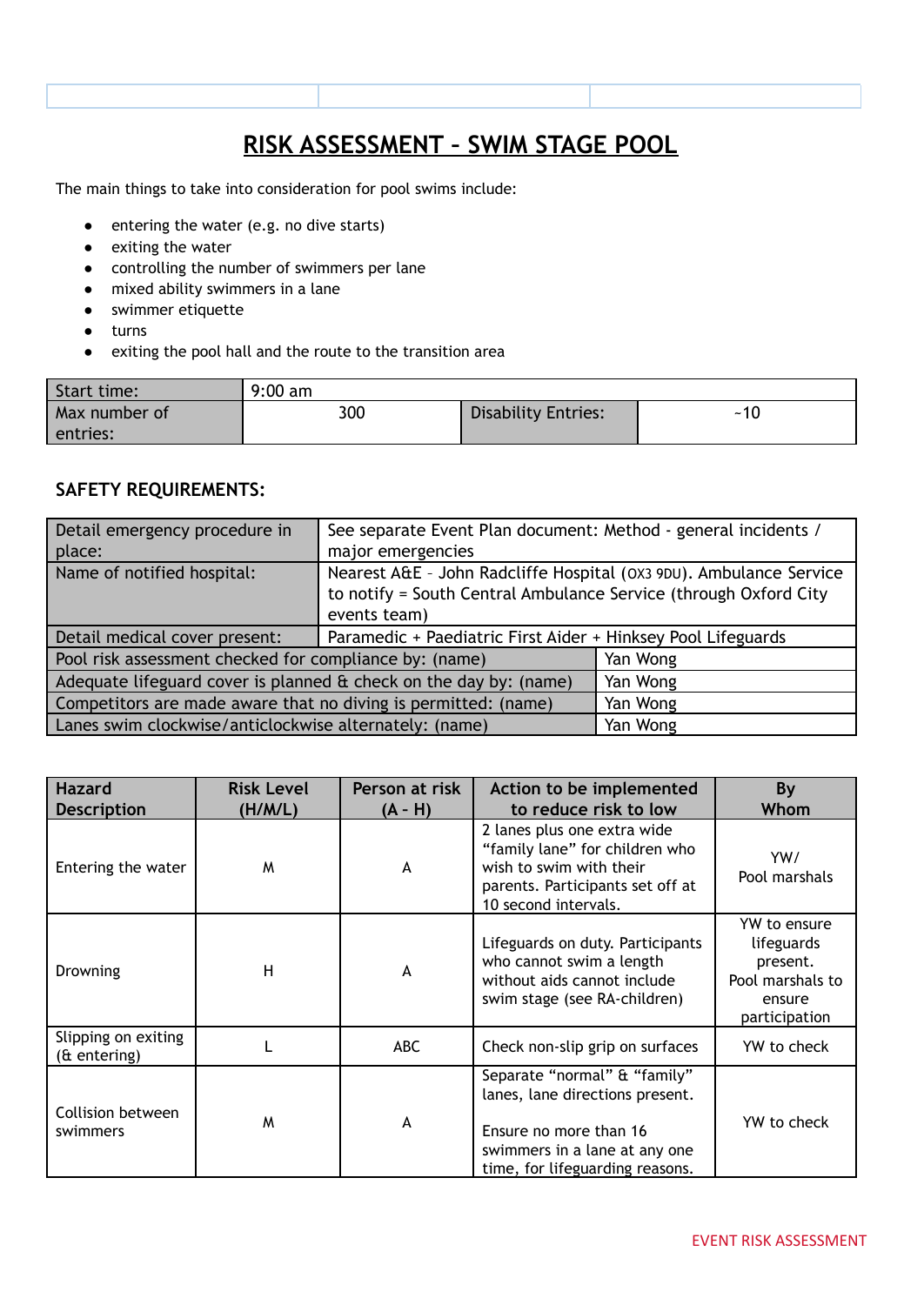# **RISK ASSESSMENT – CYCLE STAGE**

**Due to the interaction/mixing of traffic and sporting events on the highway, there is a possibility that accidents may occur due to the driver/rider or participant error, and such incident may result in serious personal injury.**

When risk assessing the bike course the main risks to consider include:

- Turns and junctions right turns should be avoided as far as possible unless the road is closed to other traffic
- Blind bends, particularly on narrow roads where there is the potential for cyclists to stray onto the opposite carriageway should be avoided as far as possible
- All junctions, sharp bends, hill crests, bridges, traffic calming measures, roundabouts/mini-roundabouts, pedestrian crossings, traffic signals
- Hazards created by the position or movement of other road users (e.g. parked cars, the potential for a build up of traffic turning into a retail park or garden centre)
- Hazards caused by changes to the road surface or variations in the road surface e.g. raised manhole cover, potholes
- Changes to road width
- Weather either very cold (especially after pool swim) or very hot, leaf fall, soggy ground

Common safety measures to mitigate the risks posed by the above hazards are:

- Signage for both competitors and other road users
- Marshals (possibly with whistle and/or red flag to highlight particular hazards) to interact with competitors only, unless holding the required qualifications to manage traffic
- Foot-down point to bring competitors to a stop before proceeding
- Competitor pre-event information and briefing

**Overview of cycle course:** Course mainly off road along tracks and footpaths, apart from a minimal section along a closed residential road. Well signposted. Whitehouse road closed until 11am.

**Observations:** Cycling is after running due to course layout and to minimise risks. Adult marshals to be fully briefed prior to the event, to be provided with hi-vis tops, and to be in mobile phone contact throughout (numbers to be kept centrally and circulated). Marshals should not direct traffic on open sections of road, but designated marshals can control traffic in the closed section of Whitehouse Road.

|           | <b>Course ID</b>      |        | <b>Cycle Route</b>                                              | A                                    | B               |                                                       |                                                               |
|-----------|-----------------------|--------|-----------------------------------------------------------------|--------------------------------------|-----------------|-------------------------------------------------------|---------------------------------------------------------------|
| ID        | <b>Miles</b>          |        | Whole event codes $(1 - 8)$<br><b>Detail Hazard</b>             | <b>Risk</b>                          | Persons         | Measure<br>to reduce                                  | Where risk is High/Medium,<br>detail additional mitigation in |
| <b>No</b> | ' km<br>from<br>start | Symbol | Description<br>(include road<br>names/numbers)                  | at risk<br>level<br>$A - H$<br>H/M/L | risk<br>9 to 30 | place to reduce risk to LOW<br><b>NAME &amp; ROLE</b> |                                                               |
|           | 0 km                  |        | Exit from car<br>park onto course<br>(lane to<br>Whitehouse Rd) |                                      |                 |                                                       | Lead bike marshal present. Speed<br>humps to be coned         |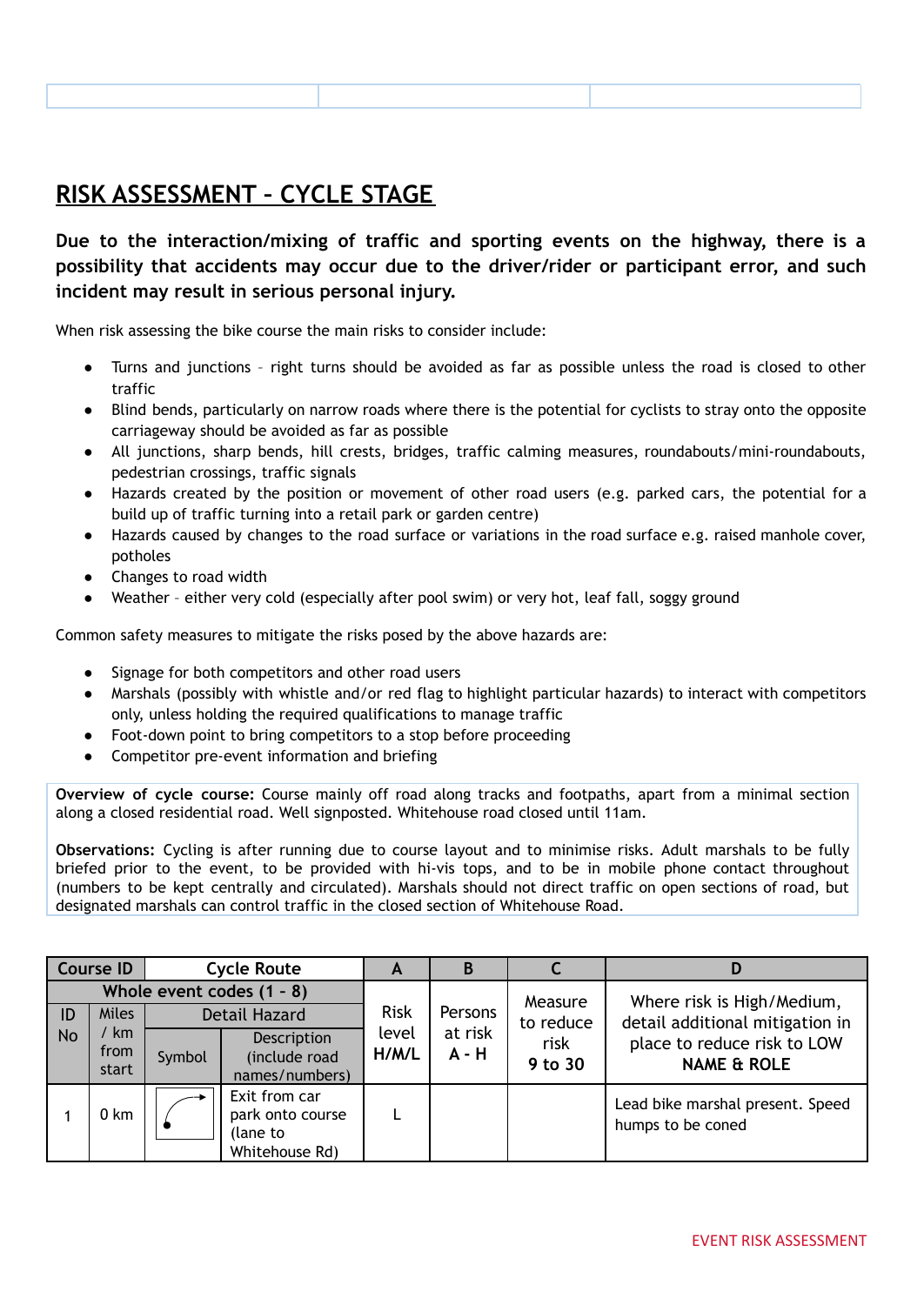| $\overline{2}$ | 0.02<br>km | Turn left onto<br>Whitehouse Rd<br>(closed section)                        | H |                                                 | 9, 10,<br>$11(2)$ 24,<br>27 | Marshalled with 2 people<br>(including lead road marshal, with<br>walkie-talkie to road marshal at<br>Long Ford Close) plus community<br>police team. Traffic stopped with<br>signage & marshals present to<br>accompany cars / emergency<br>vehicles where necessary. See<br>Road Signs plan for details.<br>(marshal to be placed by marshals<br>organiser, TS) |
|----------------|------------|----------------------------------------------------------------------------|---|-------------------------------------------------|-----------------------------|-------------------------------------------------------------------------------------------------------------------------------------------------------------------------------------------------------------------------------------------------------------------------------------------------------------------------------------------------------------------|
| 3              | 0.14<br>km | Road junction<br>with Salter Close                                         | W | A                                               | 9, 27<br>11(1)              | Road closure applied for. Salter<br>Close to be coned off. Parking on<br>east side of road restricted<br>previously. Marshal present to<br>accompany cars / emergency<br>vehicles where necessary<br>(marshal to be placed by marshals<br>organiser, TS)                                                                                                          |
| $\overline{4}$ | 0.29<br>km | Traffic & parked<br>cars                                                   | M | <b>ABD</b>                                      | 9, 27<br>11(1)              | Road closure applied for. Longford<br>Close to be coned off. Parking on<br>east side of road restricted<br>previously. Marshal present in<br>walkie-talkie contact with lead<br>road marshal to accompany cars /<br>emergency vehicles where<br>necessary<br>(road closure submitted by main<br>organiser, YW)                                                    |
| 5              | 0.3<br>km  | Junction of road<br>with<br>pedestrian/bike<br>track + street<br>furniture | L | A                                               | 11(1), 13                   | Gate opened, Marshall near<br>junction (marshal to be placed by<br>TS, gate & signage by main<br>organiser, YW)                                                                                                                                                                                                                                                   |
| 6              | 0.46<br>km | Junction of cycle<br>track with<br>footbridge                              | L | A, H<br>(pedest<br>rians,<br>other<br>cyclists) | 10, 11(1),<br>16, 17, 23    | Marshal at junction, signage for<br>pedestrians / other cyclists<br>(marshal to be placed by TS, signage<br>by main organiser, YW)                                                                                                                                                                                                                                |
| $\overline{7}$ | 0.69<br>km | Carrying straight<br>on could lead to<br>steep slope to<br>river towpath   | H | A, H<br>(pedest<br>rians)                       | 10, 11(1),<br>16, 17, 23    | Marshall permanently on hand to<br>direct, prominent signage to<br>direct<br>(marshal to be placed by marshals<br>organiser, TS, signage by main<br>organiser, YW)                                                                                                                                                                                                |
| 8              | 0.92<br>km | Main pedestrian<br>path turns left -<br>bikes should<br>carry straight on  | L | A                                               | 10                          | Prominant signage, tapes & cone<br>to direct bikes straight on.<br>(signage by main organiser, YW)                                                                                                                                                                                                                                                                |
| 9              | 0.93<br>km | Common point<br>for rubbish on<br>path                                     | L | A                                               |                             | Route inspected and cleared<br>beforehand<br>(joint inspection by main organiser,<br>YW & central coordinator, KW)                                                                                                                                                                                                                                                |
| 10             | 0.97<br>km | Right turn with<br>wiggle in route,<br>followed by slight                  | W | A                                               | 10, 11(1),<br>17, 23        | Marshall at junction, "go slow"<br>signage. Protective material below                                                                                                                                                                                                                                                                                             |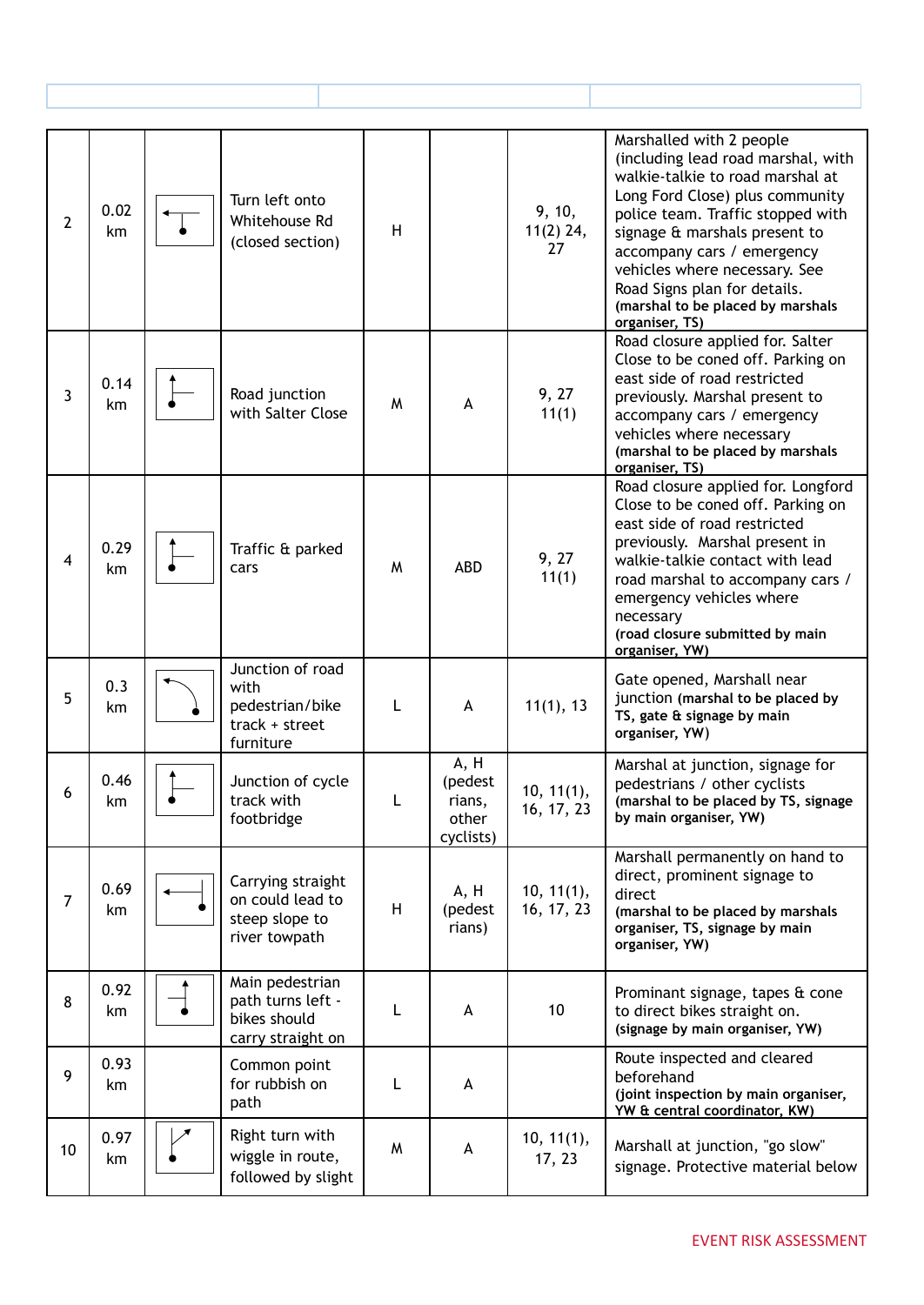|    |                            | slope down to<br>rough track                                                                                  |   |    |                                                 | slope on fence to avoid injuries to<br>novice cyclists.<br>(marshal to be placed by marshals<br>organiser, TS)                                                                                                                                                                                                                                    |
|----|----------------------------|---------------------------------------------------------------------------------------------------------------|---|----|-------------------------------------------------|---------------------------------------------------------------------------------------------------------------------------------------------------------------------------------------------------------------------------------------------------------------------------------------------------------------------------------------------------|
| 11 | 0.99<br>km                 | Potholes / mud /<br>rubbish / uneven<br>surfaces on track                                                     | M | A  | 10                                              | Previous inspection of route,<br>rubbish cleared, and council to<br>advise pothole filling etc. "Uneven<br>surface" & "go slow" signs,<br>participants warned, marshal by<br>side of track.<br>Large banner to be placed above<br>"Please no overtaking on the<br>track"<br>(joint inspection by main organiser,<br>YW & central coordinator, KW) |
| 12 | 1km                        | Vegetation /<br>brambles on<br>track                                                                          |   | A  |                                                 | Clear nettles/brambles etc from<br>path the week before. Council<br>involved where possible.<br>(clearance organised by main<br>organiser, YW)                                                                                                                                                                                                    |
| 13 | 1.27<br>km                 | Pedestrian bridge<br>ahead, left cycle<br>turn to lane                                                        | L | AB | 11(1)                                           | Signage, marshalled, pedestrians<br>warned.<br>(marshal to be placed by marshals<br>organiser, TS)                                                                                                                                                                                                                                                |
| 14 | 1.3<br>km                  | Speed bumps on<br>track                                                                                       | M | A  | 10                                              | Signage to advise of bumps<br>(signage by main organiser, YW)                                                                                                                                                                                                                                                                                     |
| 15 | 1.3<br>km                  | Single track lane<br>- potential for<br>collision with<br>pedestrians &<br>Push <sub>2K</sub><br>participants | W | AB | 28: lane<br>advised<br>closed to<br>pedestrians | One-way cycling. Pedestrians<br>advised alternative route via<br>playing field<br>(signage by main organiser, YW)                                                                                                                                                                                                                                 |
| 16 | 1.46<br>km                 | Gate normally<br>closes lane<br>(street furniture)                                                            | L | A  | 10                                              | Gate opened before event.                                                                                                                                                                                                                                                                                                                         |
| 17 | 6 km<br>after<br>4<br>laps | Finish on 4th lap<br>(turn into SOAP)                                                                         |   |    | 11(1)                                           | Participants shown finish<br>(end marshal to be placed by<br>marshals organiser, TS)                                                                                                                                                                                                                                                              |
| 18 |                            | Return to pool to<br>collect<br>belongings if<br>necessary - avoid<br>using bike route                        | W | AB |                                                 | Pedestrian return to pool through<br>separate gate (into SOFR),<br>separating pedestrians & cycles.<br><b>Cycles leaving SOAP after</b><br>completion can take the lane, as<br>long as they do not obstruct other                                                                                                                                 |

Т

Т

Г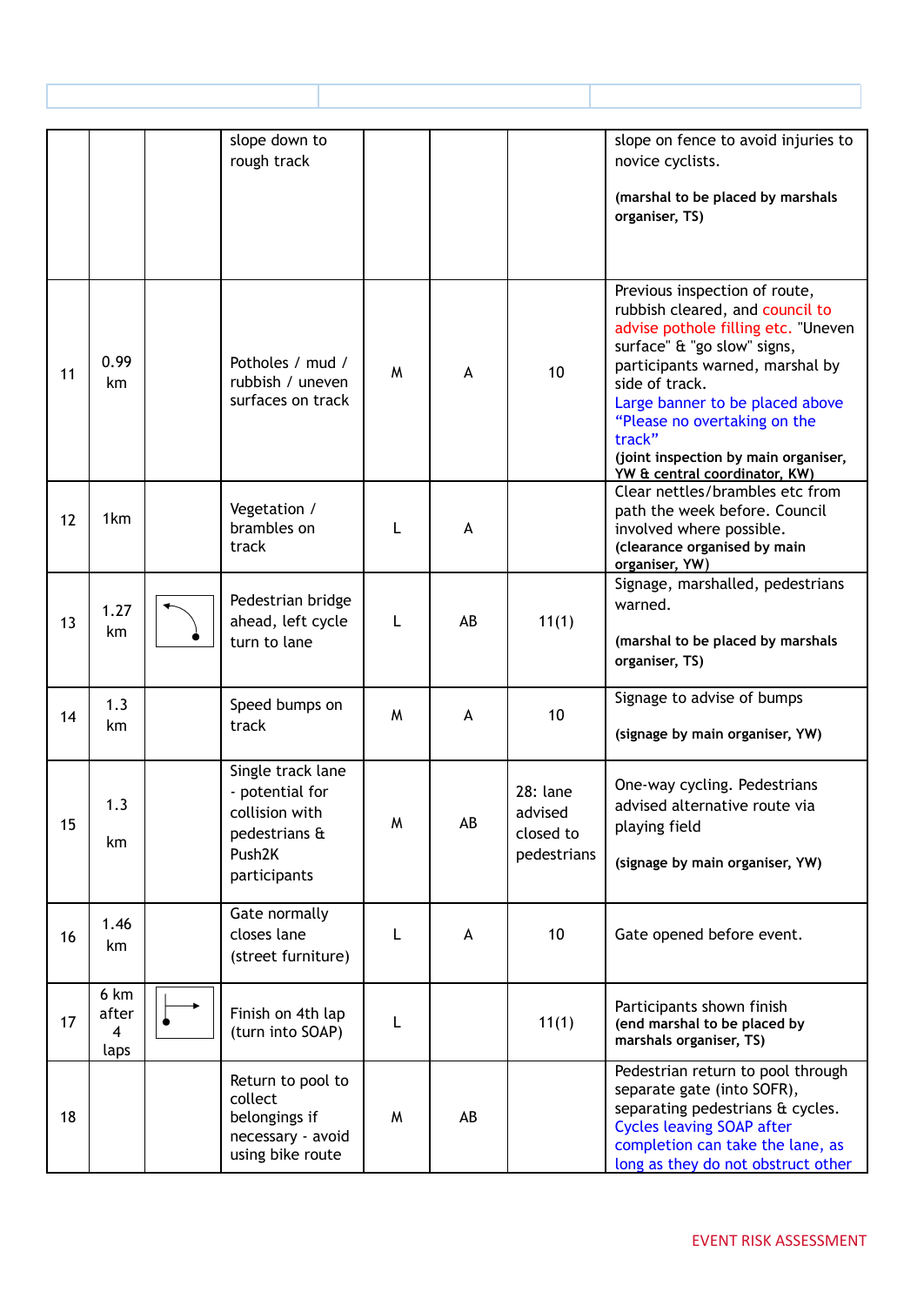|  |  |  | participants (end marshal to |
|--|--|--|------------------------------|

#### **RISK ASSESSMENT – RUN STAGE**

**Due to the interaction/mixing of traffic and sporting events on the highway, there is a possibility that accidents may occur due to the driver/rider or participant error, and such incident may result in serious personal injury.**

When risk assessing the run course the main risks to consider include:

- The running surface e.g. does it deteriorate if wet, will competitors be prepared if there are off-road sections
- **Blind bends**
- Street furniture e.g. benches, lampposts, waste bins
- Changes in surface
- Cattle grids
- Road/path width is it wide enough, particularly if it is an out and back course?
- Are there any road crossings that require marshals
- Whether the course is open to the general public e.g. in a park, along a promenade
- Access for emergency services particularly for off-road run courses
- Weather either very cold (especially after pool swim) or very hot (drinks stations), leaf fall

Common safety measures to mitigate the risks posed by the above hazards are:

- Signage for both competitors and other road users, both on the day in advance of the event
- Marshals (possibly with whistle and/or red flag to highlight particular hazards) to interact with competitors and pedestrians
- Competitor pre-event information and briefing

**Overview of run course:** The run section is mostly in parks / fields – the main issue is the pedestrian bridge from Hinksey Park to Marlborough Road, which will be marshalled. Shoes to be put on before leaving the swimming pool area. Running from the swimming pool in Hinksey park and in and around Deans Ham park. Up the path to the entrance of SOFR to collect bikes. All running is off road.

**Observations:** Adult marshals wearing hi-vis tops used along route**.**

|               | <b>Course ID</b>    |                                                     | <b>Run Route</b>                              |                | B                  |                           | D                                                                                                                                  |
|---------------|---------------------|-----------------------------------------------------|-----------------------------------------------|----------------|--------------------|---------------------------|------------------------------------------------------------------------------------------------------------------------------------|
| ID            | Miles/              | Whole event codes $(1 - 8)$<br><b>Detail Hazard</b> |                                               | <b>Risk</b>    | Persons            | Measure<br>to             | Where risk is High/Medium,                                                                                                         |
| N<br>$\Omega$ | km<br>from<br>start | Symbol                                              | Description<br>(include road<br>names/numbers | level<br>H/M/L | at risk<br>$A - H$ | reduce<br>risk<br>9 to 30 | detail additional mitigation in<br>place to reduce risk to LOW<br><b>NAME &amp; ROLE</b>                                           |
|               | 0                   |                                                     | Entrance / exit<br>from pool<br>compound      |                | A                  |                           | Marshalled: entry/exit restricted by<br>wrist bands.<br>(gate opened by pool staff. Marshal<br>to be placed by main organiser, YW) |
|               | 0.02<br>km.         |                                                     | Wide pedestrian<br>path through<br>park       |                | A                  |                           |                                                                                                                                    |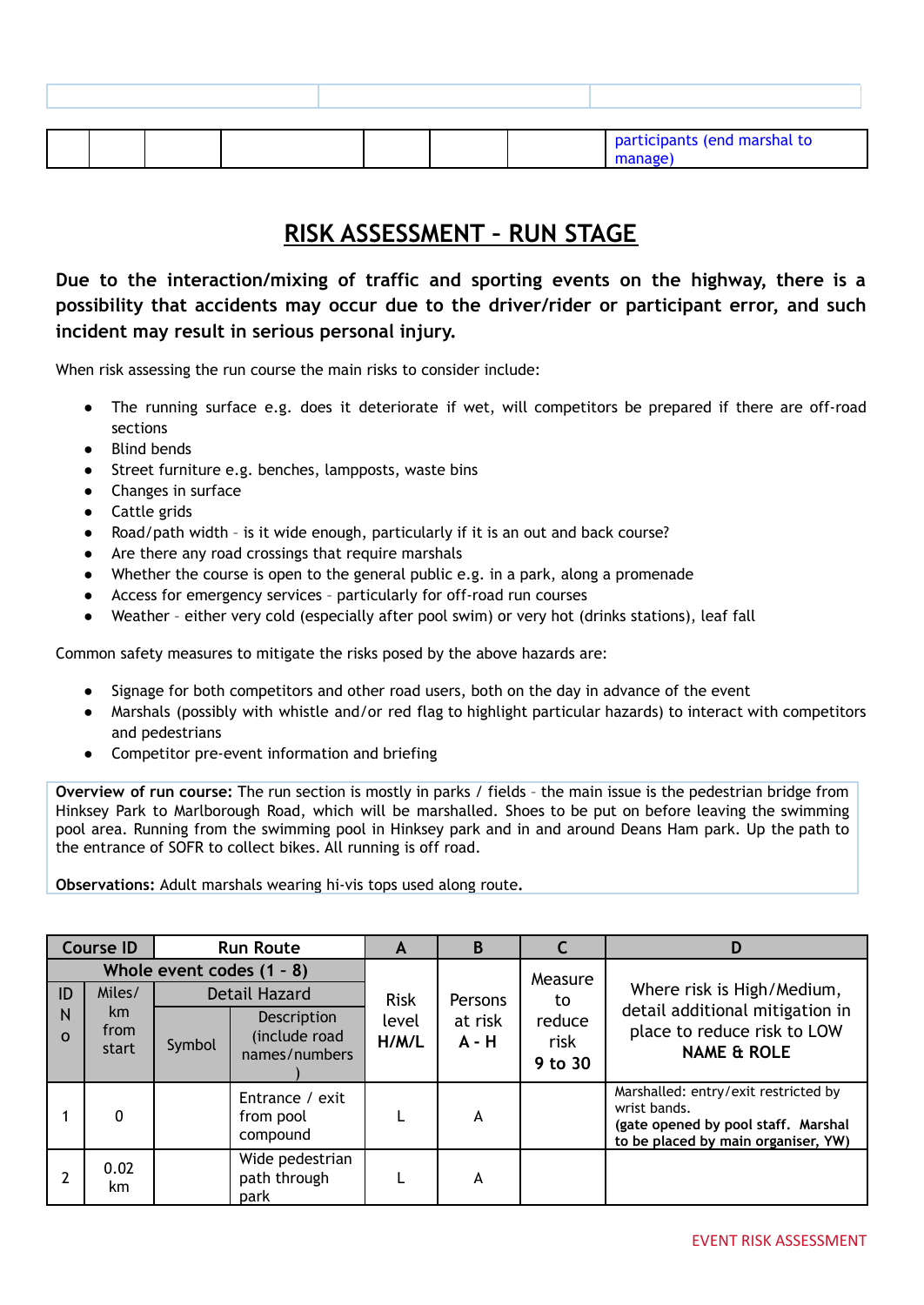| $\overline{3}$ | 0.05<br>km       | Gate                                                                                                                                           | L | A                           |                | Gate opened. Event sign to be<br>placed near gate, and cones on<br>cycle track.<br>(gate opened by main organiser YW)                                                                                                                                                          |
|----------------|------------------|------------------------------------------------------------------------------------------------------------------------------------------------|---|-----------------------------|----------------|--------------------------------------------------------------------------------------------------------------------------------------------------------------------------------------------------------------------------------------------------------------------------------|
| $\overline{4}$ | 0.05<br>km       | Non-participant<br>cyclists may use<br>narrow bridge                                                                                           | W | A, H<br>(other<br>cyclists) | 10, 24,<br>11  | Signage, marshall on corner<br>(marshal and signage to be placed by<br>main organiser, YW)                                                                                                                                                                                     |
| 5              | 0.05<br>km       | Turn to Dean's<br>Ham (corner of<br>road)                                                                                                      | M | $\overline{A}$              | 24             | Beware cars turning at dead end<br>of road: Cones and signage to<br>close turning area and marshal<br>near junction<br>(marshal to be placed by Lead Run<br>Marshal)                                                                                                           |
| 6              | $0.3 \text{ km}$ | Uneven ground<br>/ soft ground on<br>field / mud.<br>The event in<br>2019 had 2<br>participants<br>with sprained<br>ankles on this<br>section. | M | $\overline{A}$              | $\overline{3}$ | Risk of twisted ankles on uneven<br>ground. Course to be inspected a<br>week beforehand and large holes<br>(e.g. rabbit holes) filled. Advise<br>caution in participant pack. Safety<br>briefing for participants at pool if<br>grass wet.<br>(briefing by main organiser, YW) |
| $\overline{7}$ | 0.35<br>km       | Turn on field<br>corner                                                                                                                        | L | A                           |                | Marshalled<br>(marshal to be placed by Lead Run<br>Marshal)                                                                                                                                                                                                                    |
| 8              | 1.6 km           | Turn to path by<br>houses                                                                                                                      | L | A                           | 11             | Marshalled<br>(marshal to be placed by Lead Run<br>Marshal)                                                                                                                                                                                                                    |
| 9              | $1.8 \text{ km}$ | Turn at end of<br>path into bike<br>pick-up area                                                                                               | L | A                           | 11             | Marshalled, with table<br>(marshal to be placed by Lead Run<br>Marshal)                                                                                                                                                                                                        |
| 10             | whole<br>route   | Rubbish / sharps<br>etc on path                                                                                                                | M | AC                          | 28             | Route to be walked beforehand<br>and cleared where necessary<br>(joint inspection by main organiser,<br>YW & central coordinator, KW)                                                                                                                                          |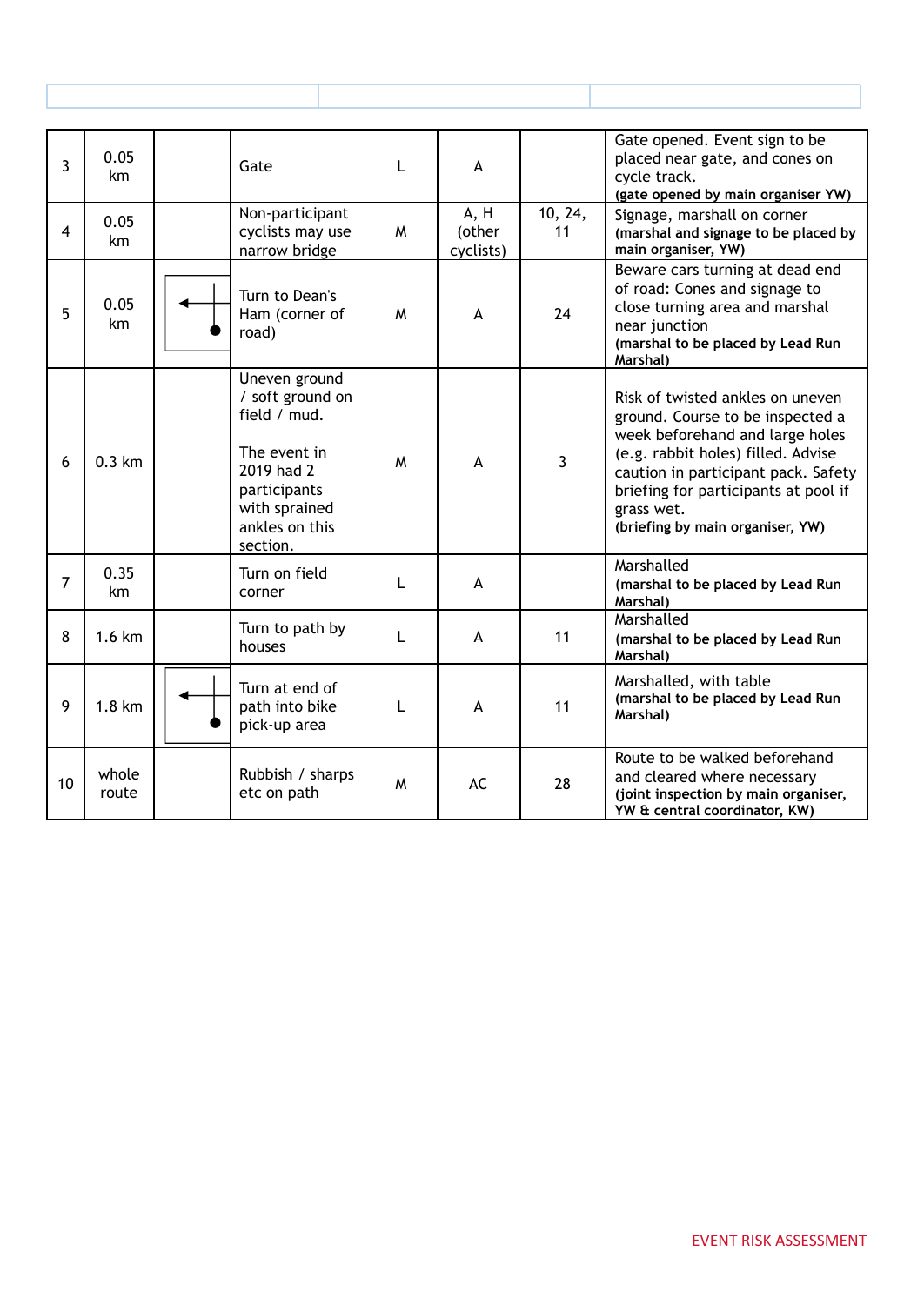# **RISK ASSESSMENT – TRANSITION**

The typical things to take into account when risk assessing the transition area include:

- The gateways are they wide enough to allow competitors to pass through without hindrance or colliding with others?
- The surface is it free from debris, potholes etc., bearing in mind that in a triathlon competitors will be barefoot from the swim exit to the point at which they put on their cycle shoes
- Change of surface e.g. turning from tarmac path into a grass-based transition area even in dry weather the water carried from the swim on wetsuits/costumes can quickly create slippery conditions
- The flow of competitors through the transition area should avoid crossing points as far as possible if unavoidable experienced marshals should be deployed to manage designated crossing points.
- For events taking place over several hours with competitors arriving to rack their bikes at different times the transition design should aim to eliminate or minimise the potential for new arrivals (or departing competitors) to cross the path of those actually competing
- Bike racking, where used, should be stable, well-spaced (to allow competitors to run freely, with and without bike, between rows) and of appropriate height for the competitors. Numbered racking/position, where competitors are designated a specific space, is highly recommended as it allows the transition area design to factor in "flow lines"
- Security of competitor's possessions and separation from non-competitors

|                 | <b>Course ID:</b>                             | <b>Transition</b>                                                                                             | $\mathbf{A}$                  | B                             | $\mathsf{C}$                            | D                                                                                                                                                                                              |
|-----------------|-----------------------------------------------|---------------------------------------------------------------------------------------------------------------|-------------------------------|-------------------------------|-----------------------------------------|------------------------------------------------------------------------------------------------------------------------------------------------------------------------------------------------|
| ID<br><b>No</b> | Whole event codes (1 - 8)<br><b>Risk</b>      | <b>Detail Hazard</b>                                                                                          | <b>Risk</b><br>level<br>H/M/L | Persons<br>at risk<br>$A - H$ | Measure<br>to reduce<br>risk<br>9 to 30 | Where risk is High/Medium,<br>detail additional mitigation in<br>place to reduce risk to LOW<br><b>NAME &amp; ROLE</b>                                                                         |
| 1               | Foot injuries                                 | Transition to<br>running                                                                                      |                               | A                             |                                         | Competitors to put shoes on in<br>safe pool area<br>(pool marshals under main<br>organiser, YW)                                                                                                |
| $\overline{2}$  | Slipping /<br>collisions to<br>changing rooms | Some participants<br>may wish to<br>change after<br>swimming -<br>changing rooms<br>are at far end of<br>pool | M                             | A                             | 28                                      | Participants who are concerned<br>with getting a good time will not<br>change. Others requested to<br>walk not run between exit and<br>changing rooms, and changing<br>rooms and start of run. |
| $\overline{3}$  | Confusion as to<br>start of run               | Participants<br>getting lost /<br>disorientated /<br>losing contact with<br>children                          | L                             |                               |                                         | Large signage for run start.<br>Clarity of initial advice. Lost<br>children policy detailed in<br>"RA-Children" below.                                                                         |
| $\overline{4}$  | Bike picking up                               | Potential for<br>collision between<br>runners and<br>cyclists                                                 | M                             | A                             | 11(1)                                   | Bike positions labelled by group<br>name. Separate routes for<br>entering and leaving bike<br>collection zone.<br>(lead bike marshal Nicola Warren)                                            |
| 5               | Security of bikes<br>before                   |                                                                                                               | M                             |                               | 11(1)                                   | Marshal present at pick up<br>(marshal to be placed by marshals<br>organiser, TS)                                                                                                              |
| 6               | Bike dropping off<br>/ leaving the<br>event   | Potential for<br>leaving<br>participants (often<br>pushing/riding                                             | M                             | AB                            |                                         | Separate route provided through<br>Family Room building for exiting<br>pedestrians. Signage at finish<br>should direct people to the                                                           |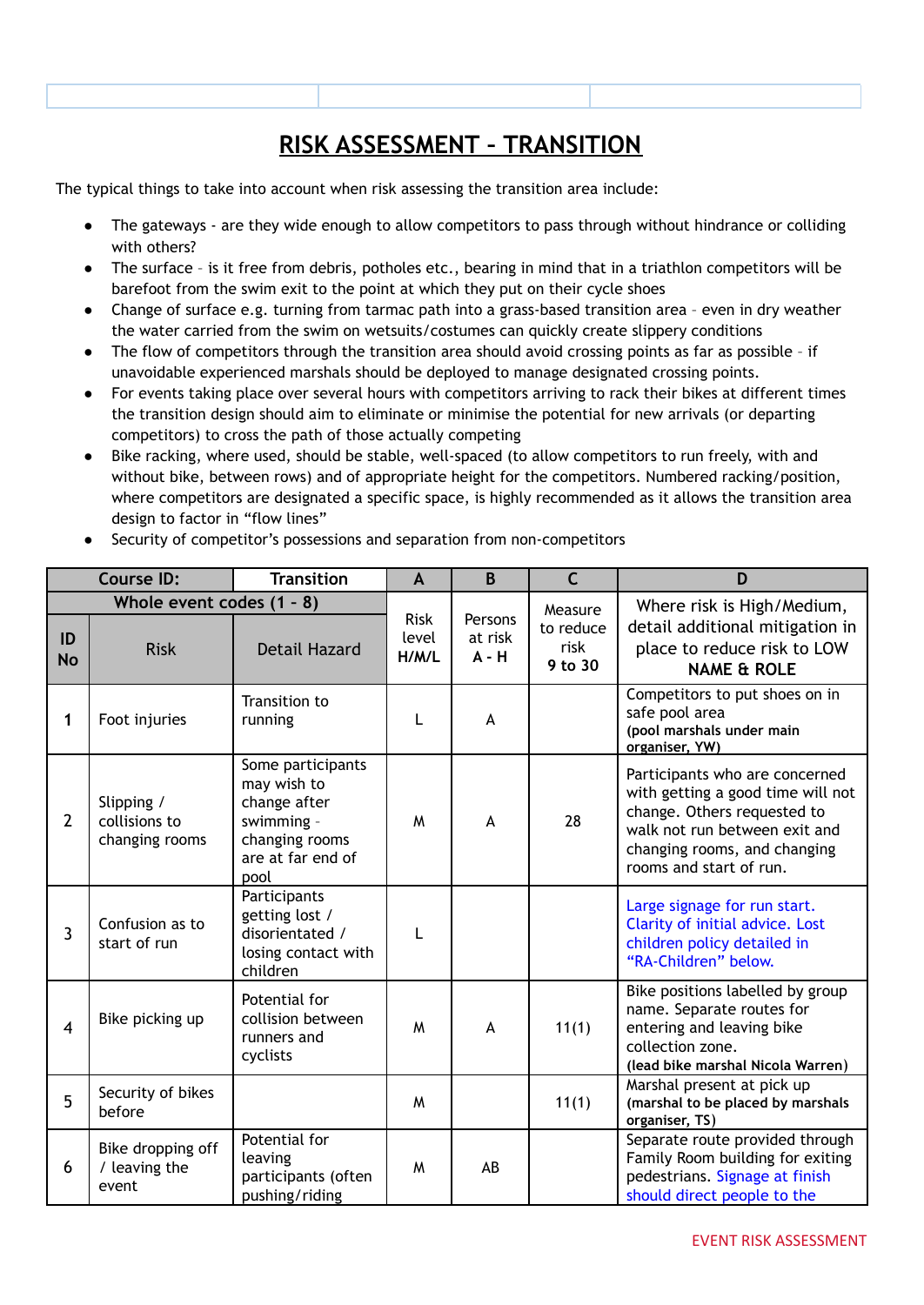|                            | bikes) to collide<br>with cyclists on<br>the event. |  |       | correct exit via the Family<br>Room.                                                    |
|----------------------------|-----------------------------------------------------|--|-------|-----------------------------------------------------------------------------------------|
| Security of bikes<br>after | <b>Theft</b>                                        |  | 11(1) | Marshal present at SOAP drop off<br>(marshal to be placed by marshals<br>organiser, TS) |
|                            |                                                     |  |       |                                                                                         |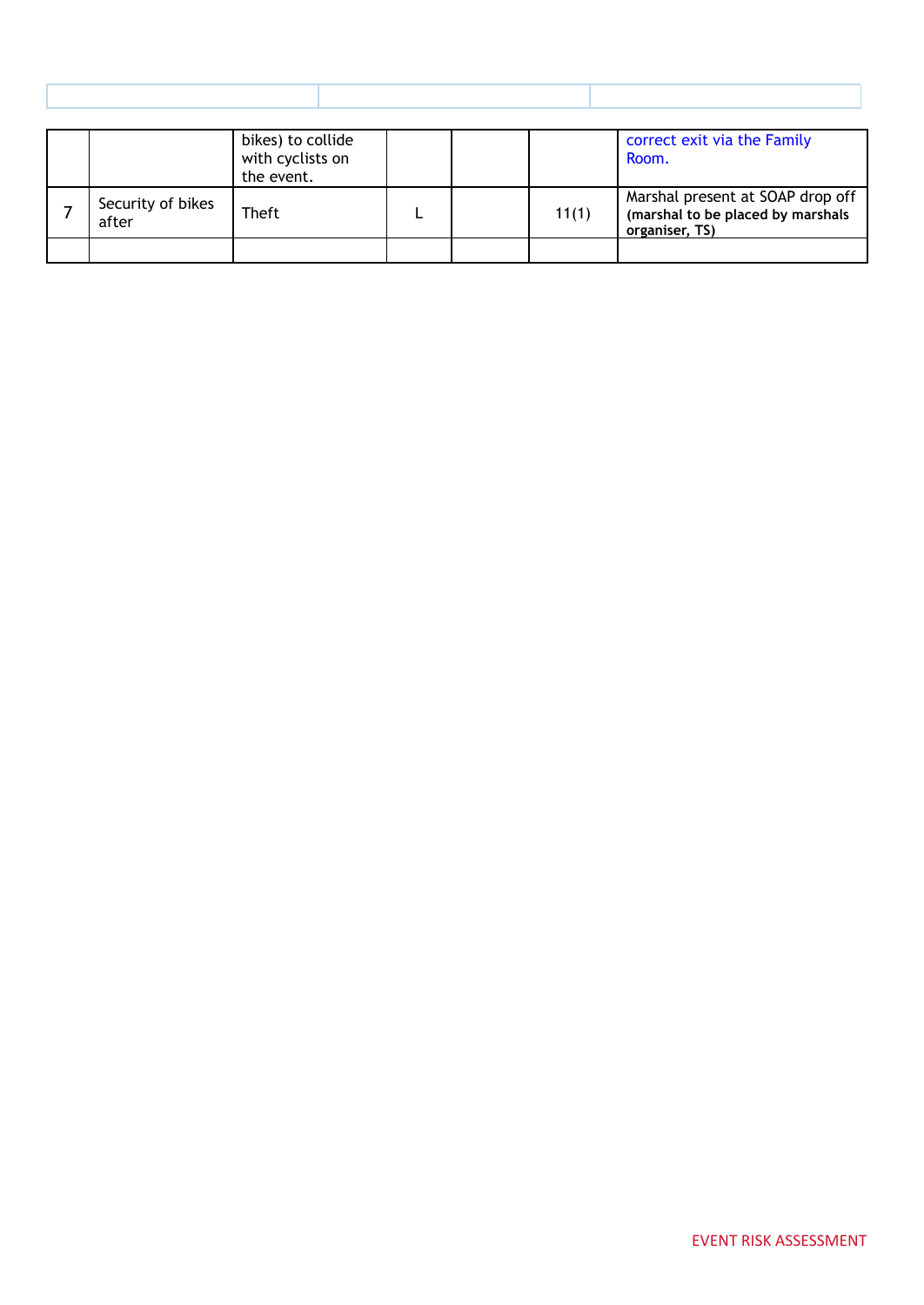## **RISK ASSESSMENT – GENERAL**

|                 | <b>Course ID:</b>    |                                                                                                                                                         | A                             | B                             | $\mathsf{C}$                 | D                                                                                                                                                                                                                                                                                                                                                                                                                                                                                                                                                                                                                                                                                                                                                                                                                                                                                                                                                                                                                                      |
|-----------------|----------------------|---------------------------------------------------------------------------------------------------------------------------------------------------------|-------------------------------|-------------------------------|------------------------------|----------------------------------------------------------------------------------------------------------------------------------------------------------------------------------------------------------------------------------------------------------------------------------------------------------------------------------------------------------------------------------------------------------------------------------------------------------------------------------------------------------------------------------------------------------------------------------------------------------------------------------------------------------------------------------------------------------------------------------------------------------------------------------------------------------------------------------------------------------------------------------------------------------------------------------------------------------------------------------------------------------------------------------------|
|                 |                      | Whole event codes $(1 - 8)$                                                                                                                             |                               |                               | Measure                      | Where risk is High/Medium,                                                                                                                                                                                                                                                                                                                                                                                                                                                                                                                                                                                                                                                                                                                                                                                                                                                                                                                                                                                                             |
| ID<br><b>No</b> | Aspect               | <b>Detail Hazard</b>                                                                                                                                    | <b>Risk</b><br>level<br>H/M/L | Persons<br>at risk<br>$A - H$ | to reduce<br>risk<br>9 to 30 | detail additional mitigation in<br>place to reduce risk to LOW<br><b>NAME &amp; ROLE</b>                                                                                                                                                                                                                                                                                                                                                                                                                                                                                                                                                                                                                                                                                                                                                                                                                                                                                                                                               |
| A               | General<br>accidents | Minor scrapes, cuts, and<br>other injuries (especially<br>from falling off bikes) are<br>very likely.<br>Pulled muscles, etc from<br>extensive exercise | W                             | ABC                           | 28                           | All participants must wear cycle<br>helmets. A paramedic (with<br>bike) plus first aider will be<br>present at central location<br>(Grandpont Nursery School /<br>Family Room) and in contact<br>with marshals by mobile phone<br>or walkie-talkie.<br>All marshals should have a minor<br>first aid kit (antiseptic wipes +<br>plasters). Mobile phone numbers<br>of all marshals and central<br>location to be circulated<br>beforehand to all officials. The<br>central contact number will be<br>printed on wrist bands so that all<br>participants know exactly who to<br>contact in case of minor<br>incident.<br>One marshal will be tasked with<br>continually cycling round the<br>bike route to check for any<br>incidents.<br>A warm-up session for families<br>will take place 10 minutes<br>before the start of the swim.<br>(main organiser, YW, responsible<br>for participant packs & wristbands.<br><b>Central coordinator KW</b><br>responsible for circulating mobile<br>phone details, contacts, and<br>paramedic) |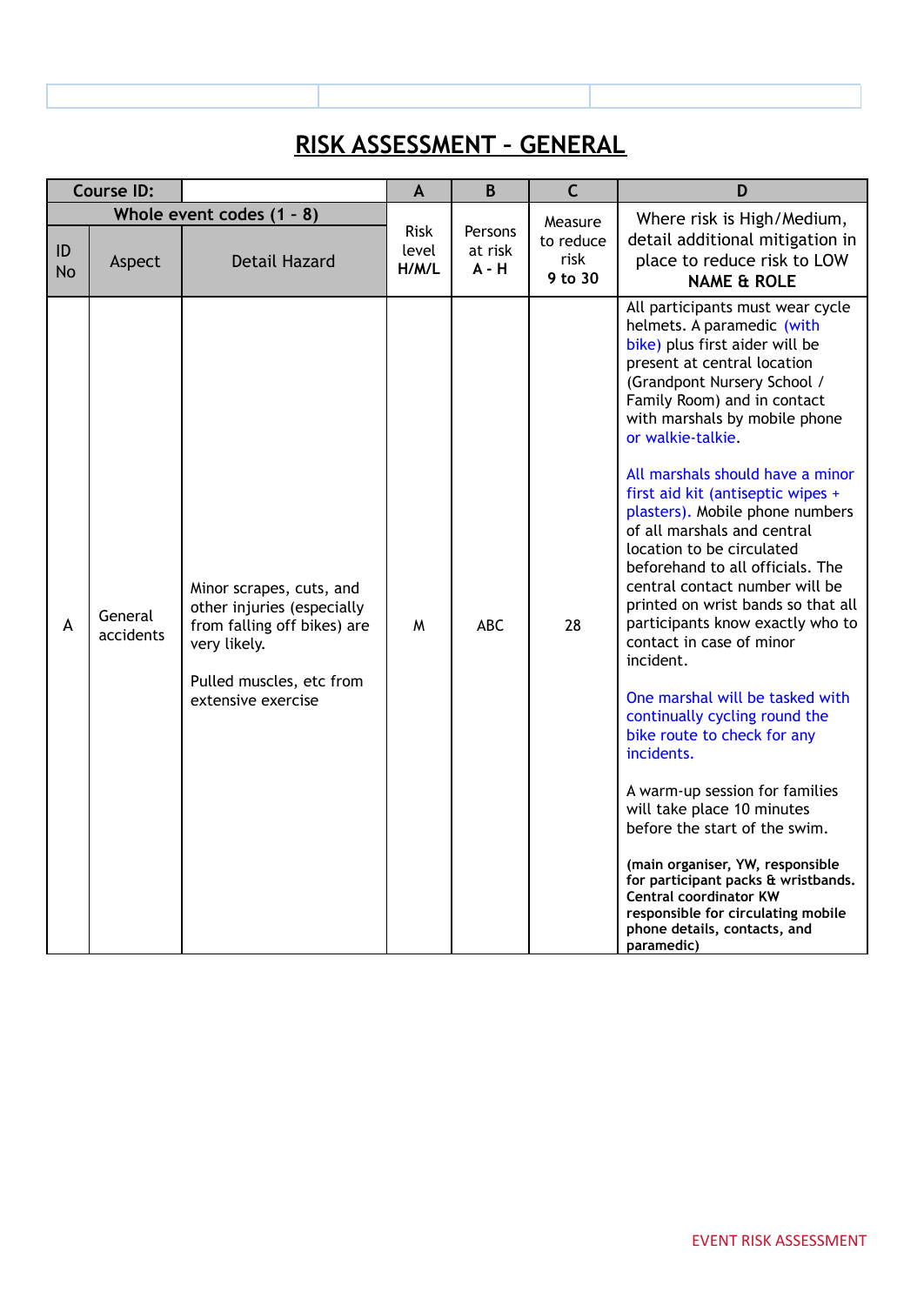| B | Crowding<br>collisions                                             | The 2018 event saw some<br>crowding on the bike<br>section, especially the<br>track by the railway. This<br>was exacerbated by some<br>participants trying to<br>overtake on this narrow<br>section, and could<br>potentially lead to general<br>accidents of the sort<br>described in (A) above. | M | A          | 28 | Participants should be set off<br>such that fast-completers go<br>first, and younger children go<br>last. This will space out<br>competitors on the cycle<br>section. The order of<br>participants into the pool should<br>therefore be roughly by age of<br>youngest participant in each<br>family group (groups with youngest<br>cyclists go last).<br>The cycle section will be<br>anticlockwise to avoid crowding on<br>the slope at the north end of the<br>railway track and collisions between<br>cyclists on the course and cyclists<br>leaving SOAP.<br>Signage before the railway track to<br>advise "Slow" and "No overtaking"<br>If there is enough space to keep out<br>of the way, an extra marshal should<br>be present along the track section,<br>with instructions to slow people<br>down in the case of overcrowding.<br>If possible, both sides (ruts) of the<br>railway track should be made<br>cyclable by children, e.g. by cutting<br>back vegetation and filling any large<br>potholes (City Council to advise) |
|---|--------------------------------------------------------------------|---------------------------------------------------------------------------------------------------------------------------------------------------------------------------------------------------------------------------------------------------------------------------------------------------|---|------------|----|------------------------------------------------------------------------------------------------------------------------------------------------------------------------------------------------------------------------------------------------------------------------------------------------------------------------------------------------------------------------------------------------------------------------------------------------------------------------------------------------------------------------------------------------------------------------------------------------------------------------------------------------------------------------------------------------------------------------------------------------------------------------------------------------------------------------------------------------------------------------------------------------------------------------------------------------------------------------------------------------------------------------------------------|
| B | Fire risk                                                          | Fire may be an issue<br>indoors, or outdoors if<br>there is limited potential<br>for exiting the immediate<br>area                                                                                                                                                                                | L | <b>ABC</b> |    | No venues are in enclosed spaces<br>- all outdoor areas except pool<br>and SOAP are large with multiple<br>exits (i.e. parkland). Pool<br>marshals to be made aware of<br>fire evacuation procedure at<br>Hinksey Pool. Marshals at bike<br>pick-up & drop-off points (in<br>closed Nursery car park & SOAP)<br>to be made aware of local fire &<br>evacuation procedure.<br>Marshals briefed on means to<br>halt the event to stop<br>participants moving into areas of<br>danger (e.g. fire in woodland<br>area etc.)<br>(Marshal induction by TS)                                                                                                                                                                                                                                                                                                                                                                                                                                                                                     |
| D | Disruptive<br>interactio<br>ns with<br>members<br>of the<br>public | Swimmers, walkers, and<br>cyclists may object to<br>being stopped, diverted,<br>or disrupted by the<br>course, and cause<br>problems, including<br>violence                                                                                                                                       | W | <b>ABC</b> |    | Prior signage should alert<br>members of the public (see road<br>closure section)<br>The pool has its own security<br>procedures. The only issue<br>during the running section is in<br>the park and the narrow                                                                                                                                                                                                                                                                                                                                                                                                                                                                                                                                                                                                                                                                                                                                                                                                                          |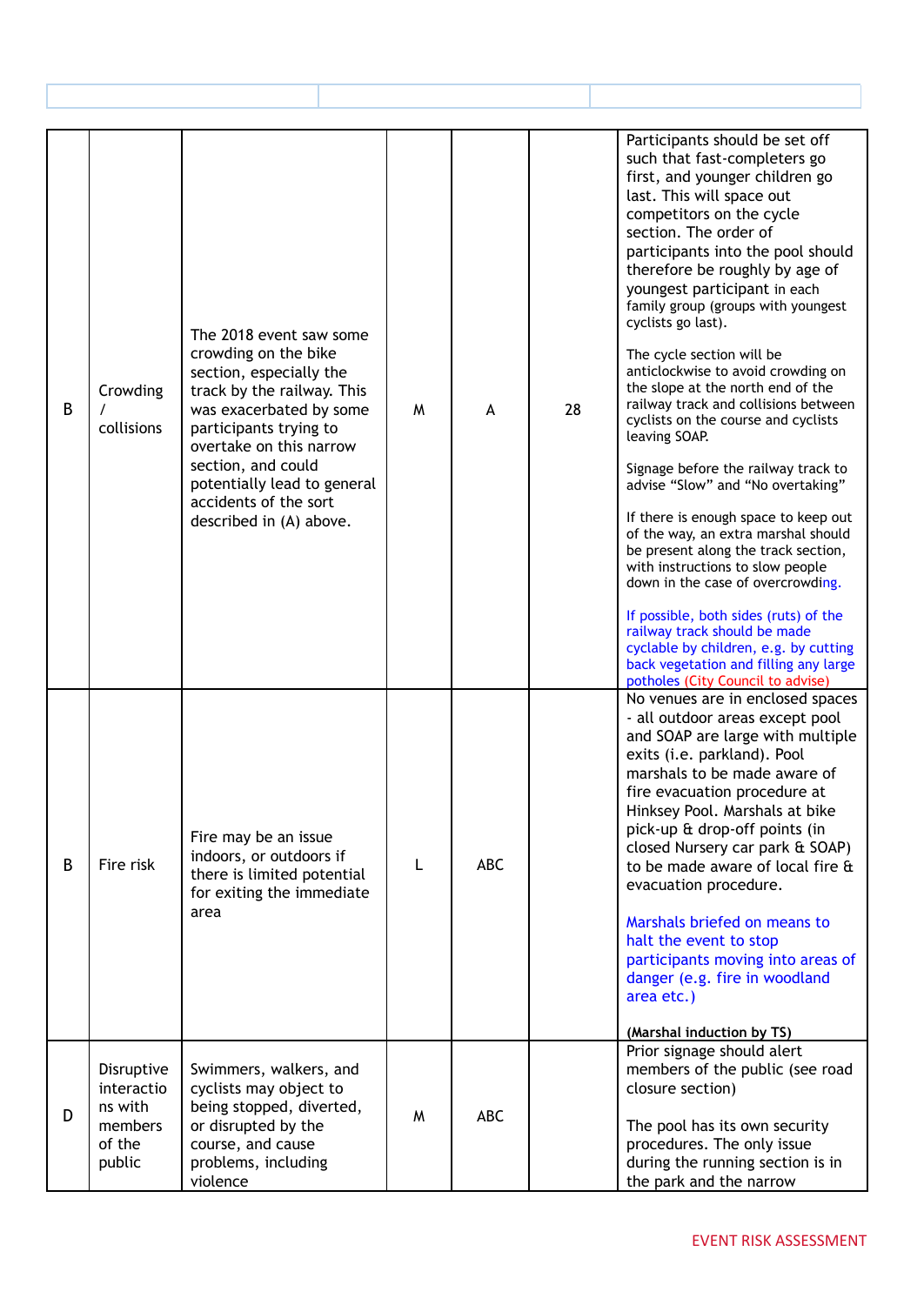|   |                              |  |                       | pedestrian bridge at the end of<br>Marlborough Road - these will be<br>manned by local marshals who<br>have knowledge of the area. The<br>cycling section is the only<br>section likely to cause issues,<br>but all routes have alternative<br>pedestrian access, and there will<br>be signs prior to the event. All<br>major junctions where<br>pedestrians may enter or leave<br>the course route will have<br>marshals. For road issues, see<br>the road closure section below.<br>Marshals are there to explain to<br>members of the public about the<br>event, and will be able to<br>contact base at all times if any<br>back-up is needed.<br>There will be a local community<br>policing team present at the<br>event, mainly located near the<br>Nursery / road closure area.<br>(Emergency services liaison on the<br>day, central coordinator KW) |
|---|------------------------------|--|-----------------------|--------------------------------------------------------------------------------------------------------------------------------------------------------------------------------------------------------------------------------------------------------------------------------------------------------------------------------------------------------------------------------------------------------------------------------------------------------------------------------------------------------------------------------------------------------------------------------------------------------------------------------------------------------------------------------------------------------------------------------------------------------------------------------------------------------------------------------------------------------------|
| E | Food                         |  | <b>ABC</b>            | Low food risk. Allergies advice                                                                                                                                                                                                                                                                                                                                                                                                                                                                                                                                                                                                                                                                                                                                                                                                                              |
|   | Hygiene<br>Ice creams served |  | available on request. |                                                                                                                                                                                                                                                                                                                                                                                                                                                                                                                                                                                                                                                                                                                                                                                                                                                              |

# **RISK ASSESSMENT – CHILDREN**

| <b>Risks Identified</b>     | <b>Risk Level</b> | Person at risk | Action to be implemented to reduce                                                                                                                                                                                                                                                                                                                                                                | By                              |
|-----------------------------|-------------------|----------------|---------------------------------------------------------------------------------------------------------------------------------------------------------------------------------------------------------------------------------------------------------------------------------------------------------------------------------------------------------------------------------------------------|---------------------------------|
|                             | (H/M/L)           | $(A - H)$      | risk to low                                                                                                                                                                                                                                                                                                                                                                                       | Whom                            |
| Drowning (weak<br>swimmers) | M                 | A              | All sections (including swimming) are<br>voluntary, and participant packs must<br>specify that anyone undertaking<br>swimming should be able to swim a 33m<br>length.<br>Swimmers staggered by 10 second<br>intervals to avoid pool crowding.<br>Qualified lifeguards present.<br>Parents to accompany any children under<br>8 years old (in-line with Hinksey Pool /<br>Oxford City regulations) | <b>Main</b><br>organiser,<br>YW |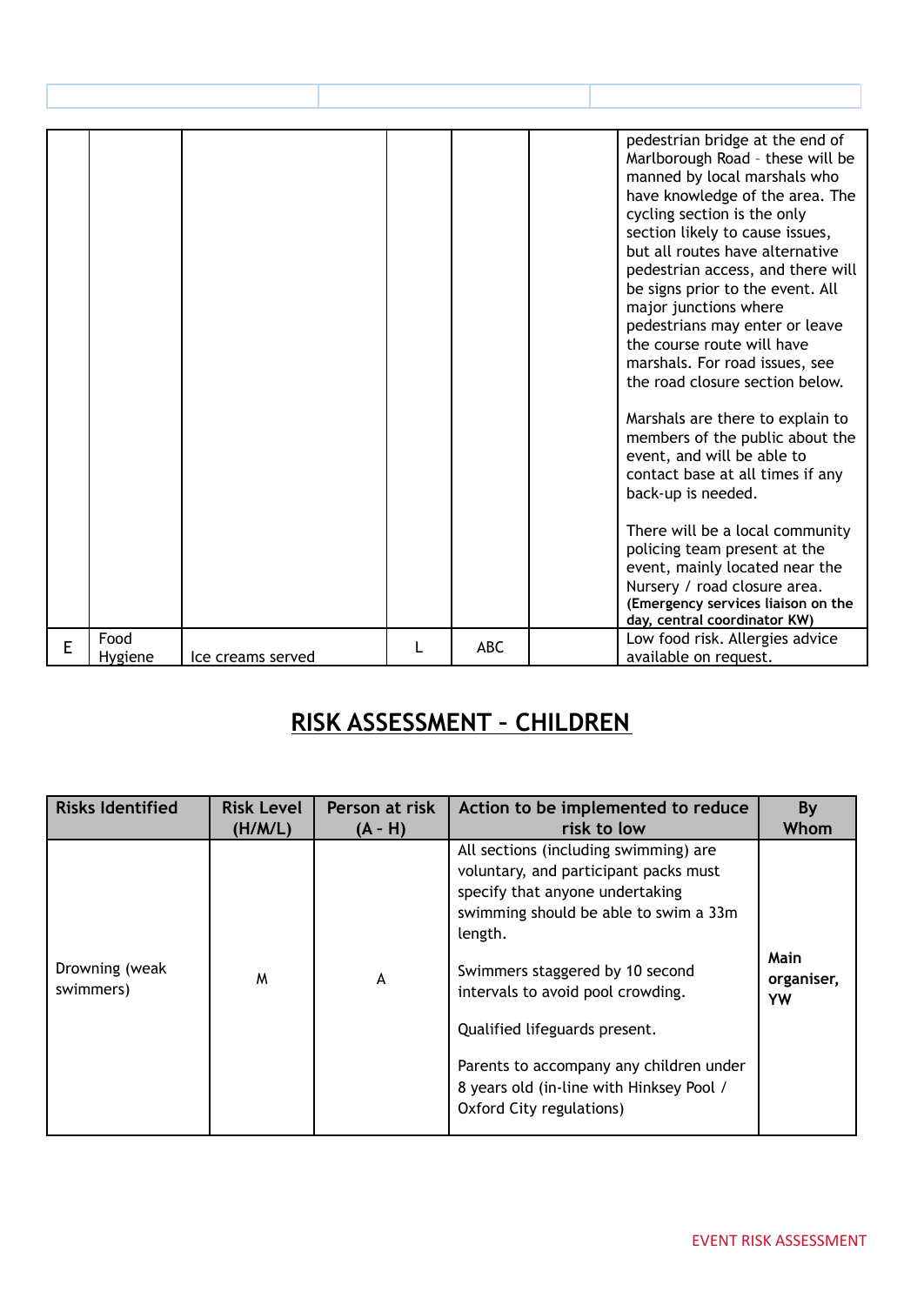|                                                                       |   |   | Family lane present for children who wish<br>/ need to be accompanied by an adult<br>swimmer.                                                                                                                                                                                                                                                     |                                                 |
|-----------------------------------------------------------------------|---|---|---------------------------------------------------------------------------------------------------------------------------------------------------------------------------------------------------------------------------------------------------------------------------------------------------------------------------------------------------|-------------------------------------------------|
|                                                                       |   |   | Parents or guardians required to be in<br>sight of children at all times. Contact<br>details for the triathlon base will be<br>present on wristbands worn by all<br>participants.                                                                                                                                                                 |                                                 |
| Lost children                                                         | M | A | Within the pool area, lost children should<br>be dealt with as per pool policy<br>(organizers & pool marshals to familiarize<br>with this beforehand). Outside the pool,<br>the SOFR building will serve as the "found<br>children" location. Marshals with DBS<br>checks can accompany any lost children<br>to SOFR, and other marshals alerted. | Pool staff,<br>pool<br>marshals                 |
| Safeguarding issues<br>/ abuse / etc from<br>members of the<br>public |   | A | Parents or guardians to be in sight of<br>children at all times. Additionally,<br>marshals to be within sight at areas<br>where public & participants are likely to<br>interact.                                                                                                                                                                  | Main<br>organiser<br>$(YW) +$<br>marshals       |
| Safeguarding issues /<br>abuse / etc from<br>volunteers               |   | A | Marshals to include DBS check volunteers,<br>with list of DBS checked marshals kept<br>centrally                                                                                                                                                                                                                                                  | Central<br>coordinato<br>$r$ (KW) +<br>marshals |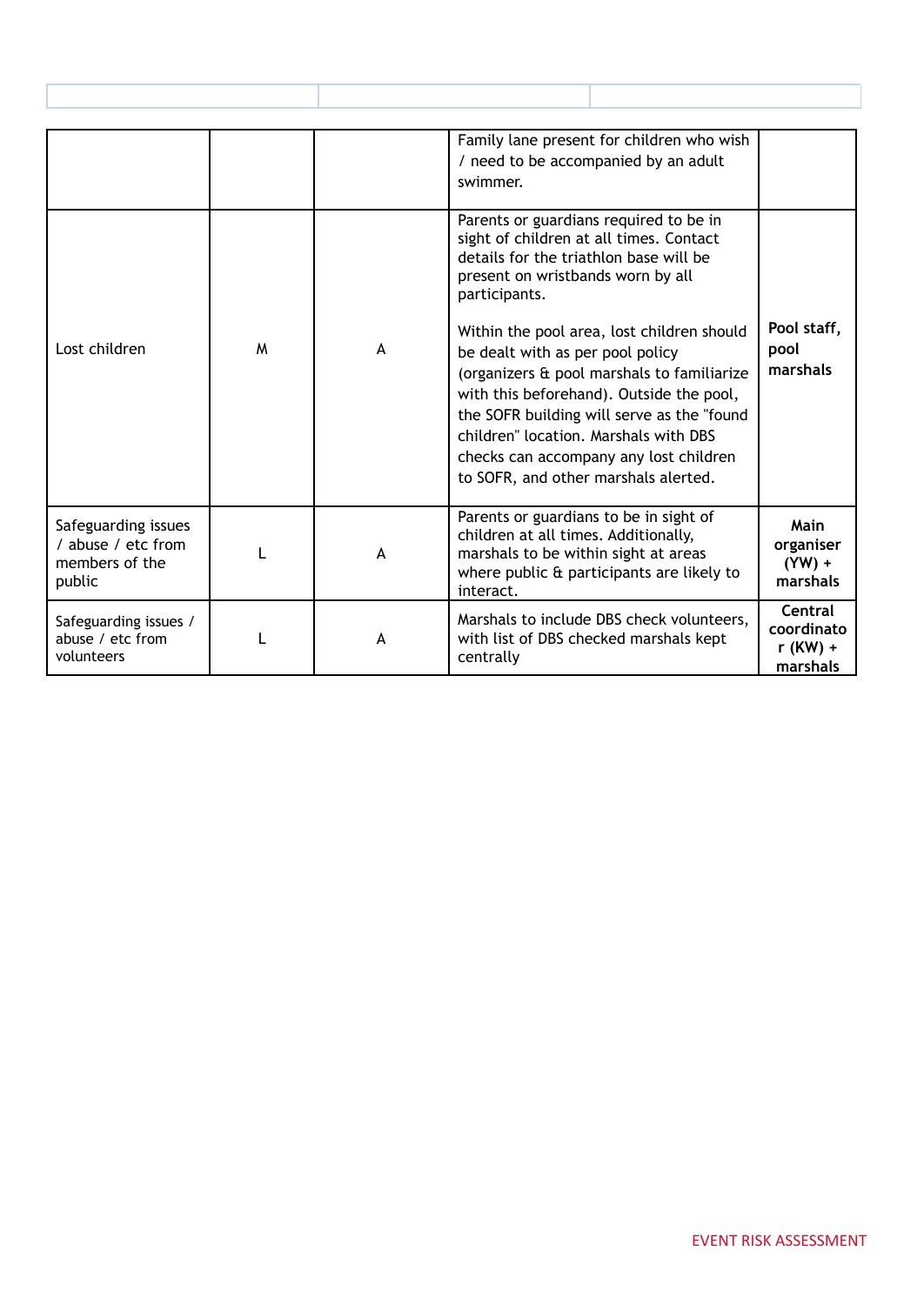# **RISK ASSESSMENT – ROAD CLOSURE SECTION**

Standard hazards to consider include:

| <b>Hazard</b>                                                                    | <b>Relevant (+ description)</b>                                                                  |
|----------------------------------------------------------------------------------|--------------------------------------------------------------------------------------------------|
| Electricity (including portable appliances)                                      | $N/A$ (none)                                                                                     |
| <b>Flammable Materials</b>                                                       | $N/A$ (none)                                                                                     |
| Heights (including ladders, scaffolding)                                         | $N/A$ (none)                                                                                     |
| Lifting Equipment                                                                | $N/A$ (none)                                                                                     |
| Manual Handling (including placing signs and cones)                              | Yes, see below                                                                                   |
| Noise Exposure (including equipment, headphones)                                 | $N/A$ (none)                                                                                     |
| Transport (vehicles, etc)                                                        | No motor vehicles used. See below for public traffic                                             |
| Welfare, toilet facilities                                                       | Yes, see below                                                                                   |
| Violence (attack and public disorder)                                            | Yes, see below                                                                                   |
| Crowd Control (people and traffic congestion)                                    | Yes, see below                                                                                   |
| Traffic (RTA, unauthorised traffic on route, traffic<br>exiting from side roads) | Yes, see below                                                                                   |
| Fire (including on route or at place of assembly)                                | Possible but unlikely. See General Risks ID B (above) and<br>separate Emergency Plan for details |
| Nuisance to public transport                                                     | $N/A$ (no public transport on this route)                                                        |
| Access for emergency vehicles                                                    | Yes, see below                                                                                   |
| Inclement weather                                                                | Yes, see below                                                                                   |
| Roadworks                                                                        | Not present in area (see below)                                                                  |

#### **Groups at Particular Risk:**

The presence of any of the following groups will affect the level of risk associated with the hazards you have identified above. Indicate all the groups relevant to this risk assessment.

| Members of the Public<br>Adults and Children (inc.<br>unauthorised access) | Yes         | Contractors /<br>Sub-contractors / Staff                                                                          | No. |
|----------------------------------------------------------------------------|-------------|-------------------------------------------------------------------------------------------------------------------|-----|
| Pregnant Women and<br><b>Nursing Mothers</b>                               | <b>Poss</b> | Individuals with disabilities<br>or medical conditions<br>(sensory impairment)<br>Elderly, Infirm,<br>Wheelchairs | Yes |

| <b>Risks Identified</b>       | <b>Risk Level</b><br>(H/M/L) | Person at<br>risk<br>$(A - H)$ | Action to be implemented to<br>reduce risk to low                      | Bv<br>Whom                      |
|-------------------------------|------------------------------|--------------------------------|------------------------------------------------------------------------|---------------------------------|
| Traffic (RTA,<br>unauthorised | M                            | ABCD                           | Both side routes (Long Ford Close &<br>Salter Close) to be closed with | <b>Marshals</b><br>recruited by |
| traffic on route,             |                              |                                | temporary barriers (see Road Signs                                     | marshals                        |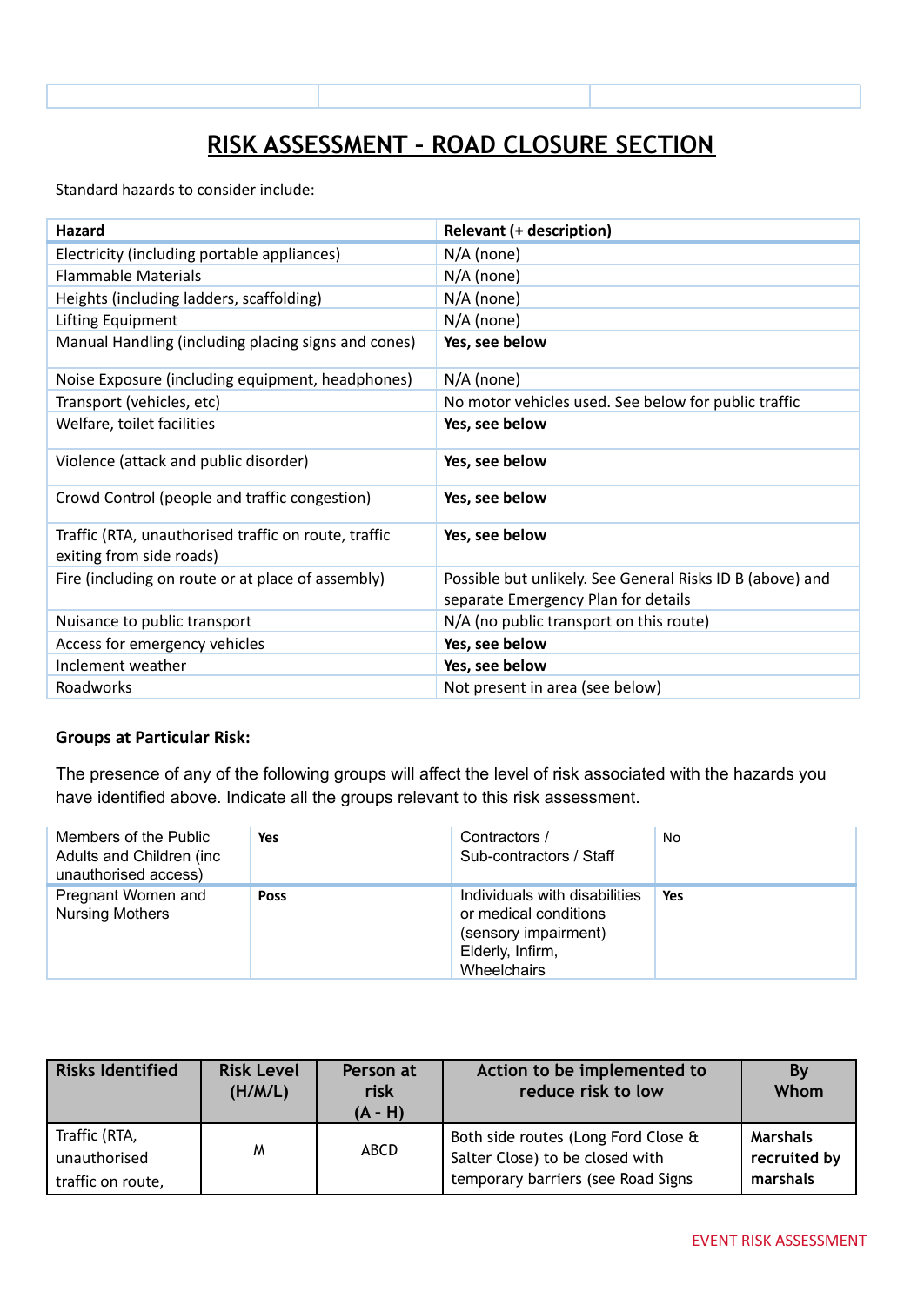| traffic exiting from |   |                 | plan) and manned by road marshals.                                             | organiser,            |
|----------------------|---|-----------------|--------------------------------------------------------------------------------|-----------------------|
| side roads)          |   |                 | Main entrance to Whitehouse Road                                               | TS.                   |
|                      |   |                 | (near nursery) closed with temporary                                           |                       |
|                      |   |                 | barrier and "Road Ahead Closed" sign 6m                                        |                       |
|                      |   |                 | in advance of closure point.                                                   | Lead road             |
|                      |   |                 |                                                                                | marshal               |
|                      |   |                 | A single lead road marshal is<br>responsible, with a team of 4 others,         | (Lucy                 |
|                      |   |                 | for coordinating essential traffic. The                                        | Matthew)              |
|                      |   |                 | lead road marshal will have been                                               |                       |
|                      |   |                 | briefed fully on the traffic signs plan,                                       |                       |
|                      |   |                 | and serves as a point of liaison with the                                      | <b>Road</b>           |
|                      |   |                 | local community police team (who will                                          | marshal               |
|                      |   |                 | be located near the main road closure                                          | induction             |
|                      |   |                 | junction).                                                                     | (incl. Lead           |
|                      |   |                 |                                                                                | road                  |
|                      |   |                 | Caution Cyclist signs to be placed on                                          | marshal) by           |
|                      |   |                 | each road junction, including to nature                                        | main                  |
|                      |   |                 | park.                                                                          | organiser,            |
|                      |   |                 | Prior notification of road closure to be                                       | YW                    |
|                      |   |                 | carried out as per City Council                                                |                       |
|                      |   |                 | guidelines, with leafletting of all                                            |                       |
|                      |   |                 | residents affected, yellow pre-warning                                         |                       |
|                      |   |                 | sign, lampost notices, and St Matthew's                                        |                       |
|                      |   |                 | churchgoers / playing field users.                                             |                       |
|                      |   |                 | Participants will be staggered by 10-20                                        |                       |
|                      |   |                 | second intervals at the start, and                                             |                       |
|                      |   |                 | families with older (or no) children will                                      |                       |
|                      |   |                 | set off first, which should reduce                                             |                       |
|                      |   |                 | congestion in the bicycle phase. As the                                        |                       |
|                      |   |                 | event is participatory not competitive,<br>participants will be instructed to  |                       |
|                      |   |                 | respect other users of cycle and                                               | Pool                  |
|                      |   |                 | pedestrian paths.                                                              | marshals to<br>ensure |
| Crowd Control        |   |                 |                                                                                | staggering            |
|                      |   | <b>ABCH</b>     | Ensure that there is no clash with other                                       |                       |
| (people and traffic  | W | (pedestrians,   | local events involving traffic (e.g.<br>football club matches). Also inform St |                       |
| congestion)          |   | other cyclists) | Matthew's church at least 1 month                                              |                       |
|                      |   |                 | beforehand, as parishioners are used to                                        | Main<br>organiser     |
|                      |   |                 | parking on Whitehouse Road on Sunday                                           | (YW) to liaise        |
|                      |   |                 | mornings.                                                                      | re dates              |
|                      |   |                 | Event to take part on a day and time                                           |                       |
|                      |   |                 | when use of Whitehouse Road and                                                |                       |
|                      |   |                 | surrounding area by vehicles and                                               |                       |
|                      |   |                 | pedestrians is low. Prior assessment of                                        |                       |
|                      |   |                 | road use at this time should be                                                |                       |
|                      |   |                 | obtained.                                                                      |                       |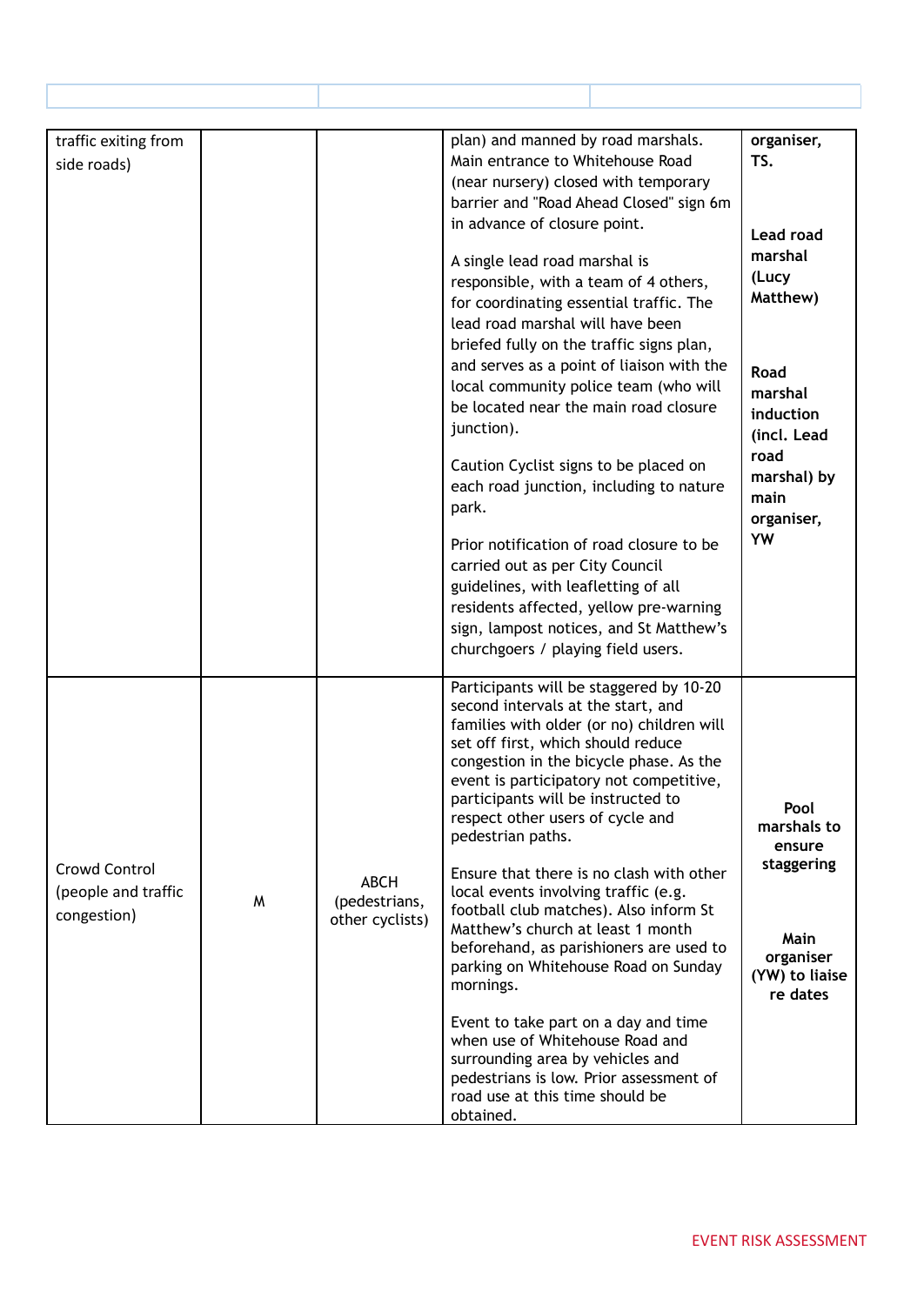| <b>Manual Handling</b><br>(including placing<br>signs and cones) | L | Traffic signs to be placed at side of road<br>by a team the previous evening, and<br>moved into place at 9am by road<br>marshal team (3 individuals). Marshals<br>to be instructed not to strain to carry<br>signs etc, but to work as a team. All<br>signs and barriers are reasonably<br>portable.                                                                                                                                                                                      | Main<br>organiser<br>(YW)                                                                  |
|------------------------------------------------------------------|---|-------------------------------------------------------------------------------------------------------------------------------------------------------------------------------------------------------------------------------------------------------------------------------------------------------------------------------------------------------------------------------------------------------------------------------------------------------------------------------------------|--------------------------------------------------------------------------------------------|
| Welfare, toilet<br>facilities                                    |   | Toilet facilities are available in the<br>pool, in SOFR, and at SOAP. This will be<br>detailed in the participant packs, and<br>shown to marshals.                                                                                                                                                                                                                                                                                                                                        |                                                                                            |
| Access for<br>emergency vehicles                                 |   | Access for emergency vehicles to be<br>maintained at all times, with minimum<br>4m road width. Parking on the east side<br>of Whitehouse Road will be discouraged<br>the day before.<br>Single point of contact for road issues<br>(lead road marshal), reporting directly<br>to the central coordinator.<br>Community police team present at road<br>closure point, who can aid in<br>communicating with other emergency<br>services if necessary                                        | <b>Central</b><br>coordinator<br>(KW) and<br>lead road<br>marshal to<br>coordinate         |
| Inclement weather                                                | L | Given the date, inclement weather is<br>unlikely to be an issue, but the forecast<br>will be checked beforehand and the<br>course cancelled in the event of<br>dangerous weather conditions. In the<br>case of e.g. light rain, participants will<br>be advised to take extra caution, not to<br>race, and the course checked for<br>particularly slippery areas.<br>For particularly hot weather, water will<br>be available at a station around both<br>the running and the cycle laps. | <b>Main</b><br>organiser<br>(YW) to<br>decide, in<br>conjunction<br>with TS &<br><b>KW</b> |

**If you have any queries or need assistance in completing your risk assessment please do not hesitate to contact the events team on 01509 226162/226186 or [events@britishtriathlon.org](mailto:events@britishtriathlon.org)**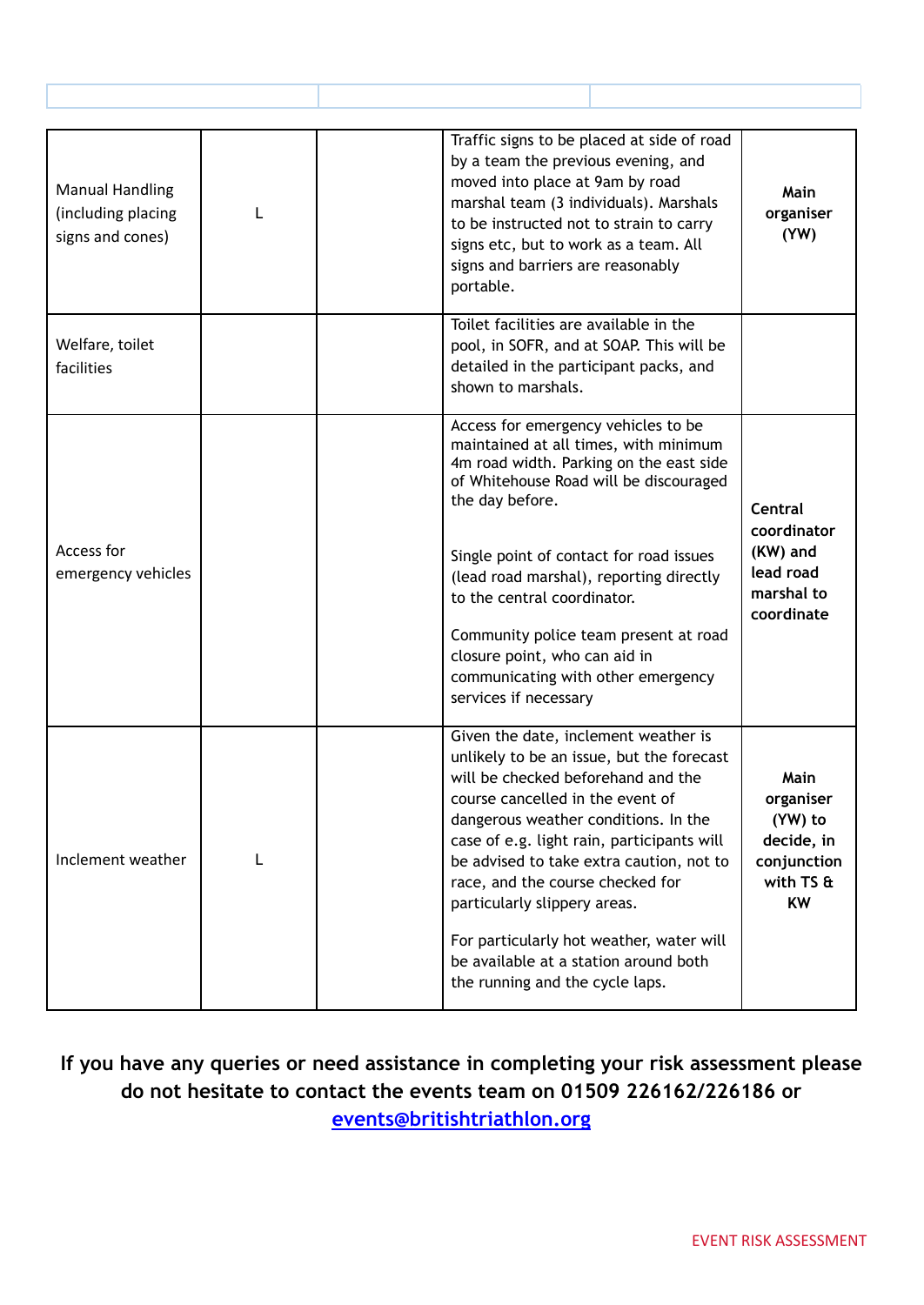| Please upload all competed risk assessments to the Event Organisers System with the |  |
|-------------------------------------------------------------------------------------|--|
| rest of your pre-event information                                                  |  |

#### **Guidance notes for completing your risk assessment**

| <b>HAZARD</b>          | means the potential to cause harm                                            |
|------------------------|------------------------------------------------------------------------------|
| <b>RISK</b>            | means the degree of likelihood that a hazard will cause harm                 |
| PERSONS AT RISK        | who may be affected by the risk                                              |
| <b>RISK</b>            | therefore reflects both the likelihood that harm will occur and its severity |
| <b>RISK ASSESSMENT</b> | is controlling the level of risk; might be summarised as follows             |
|                        |                                                                              |

**LOOK… EVALUATE… ACT… RECORD… REVIEW…**

#### **Example**

|                 | <b>Course ID</b>                      | <b>Cycle Route</b>                                | A                             | B                             |                                         |                                                                                                                        |
|-----------------|---------------------------------------|---------------------------------------------------|-------------------------------|-------------------------------|-----------------------------------------|------------------------------------------------------------------------------------------------------------------------|
| ID<br><b>No</b> | <b>Miles</b><br>′ km<br>from<br>start | Whole event codes (1 - 8)<br><b>Detail Hazard</b> | <b>Risk</b><br>level<br>H/M/L | Persons<br>at risk<br>$A - H$ | Measure<br>to reduce<br>risk<br>9 to 30 | Where risk is High/Medium,<br>detail additional mitigation in<br>place to reduce risk to LOW<br><b>NAME &amp; ROLE</b> |
|                 | 2.3                                   | Straight on at<br>B6161 cross roads               | M                             | A, D, E                       | 10, 23                                  | Signage for traffic on all<br>approaches, signage for<br>competitors advising straight on                              |

### **Directional symbols** *(there is no requirement to use if the description is sufficient to interpret and understand the risk)*